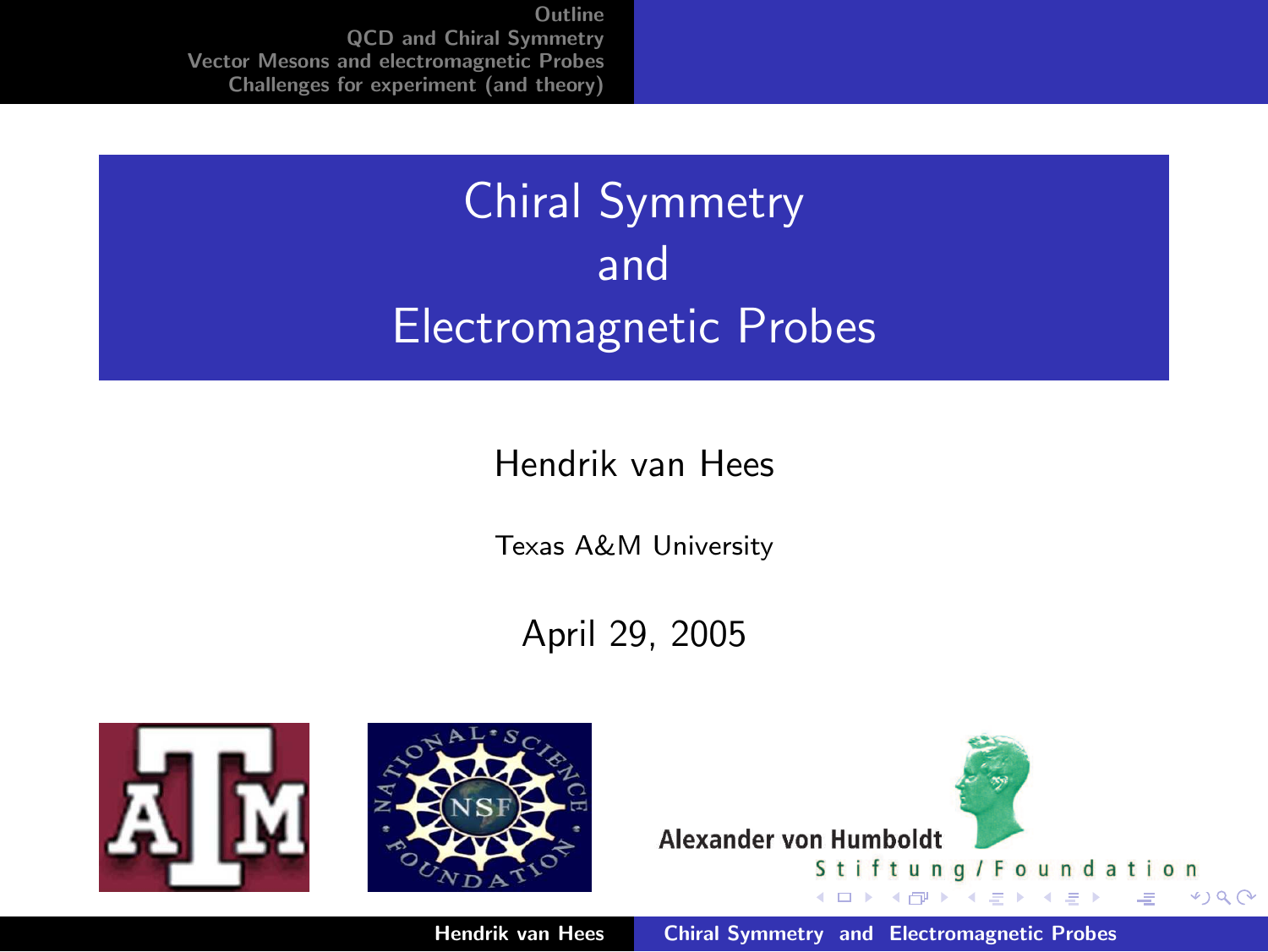#### **[Outline](#page-1-0)**

[QCD and Chiral Symmetry](#page-2-0) [Vector Mesons and electromagnetic Probes](#page-13-0) [Challenges for experiment \(and theory\)](#page-28-0)

#### **Outline**

#### [QCD and Chiral Symmetry](#page-2-0)

[Vector Mesons and electromagnetic Probes](#page-13-0)

[Challenges for experiment \(and theory\)](#page-28-0)

 $\leftarrow$   $\Box$ 

→ イ団 ト イ ヨ ト イ ヨ ト

 $2Q$ 

<span id="page-1-0"></span>哇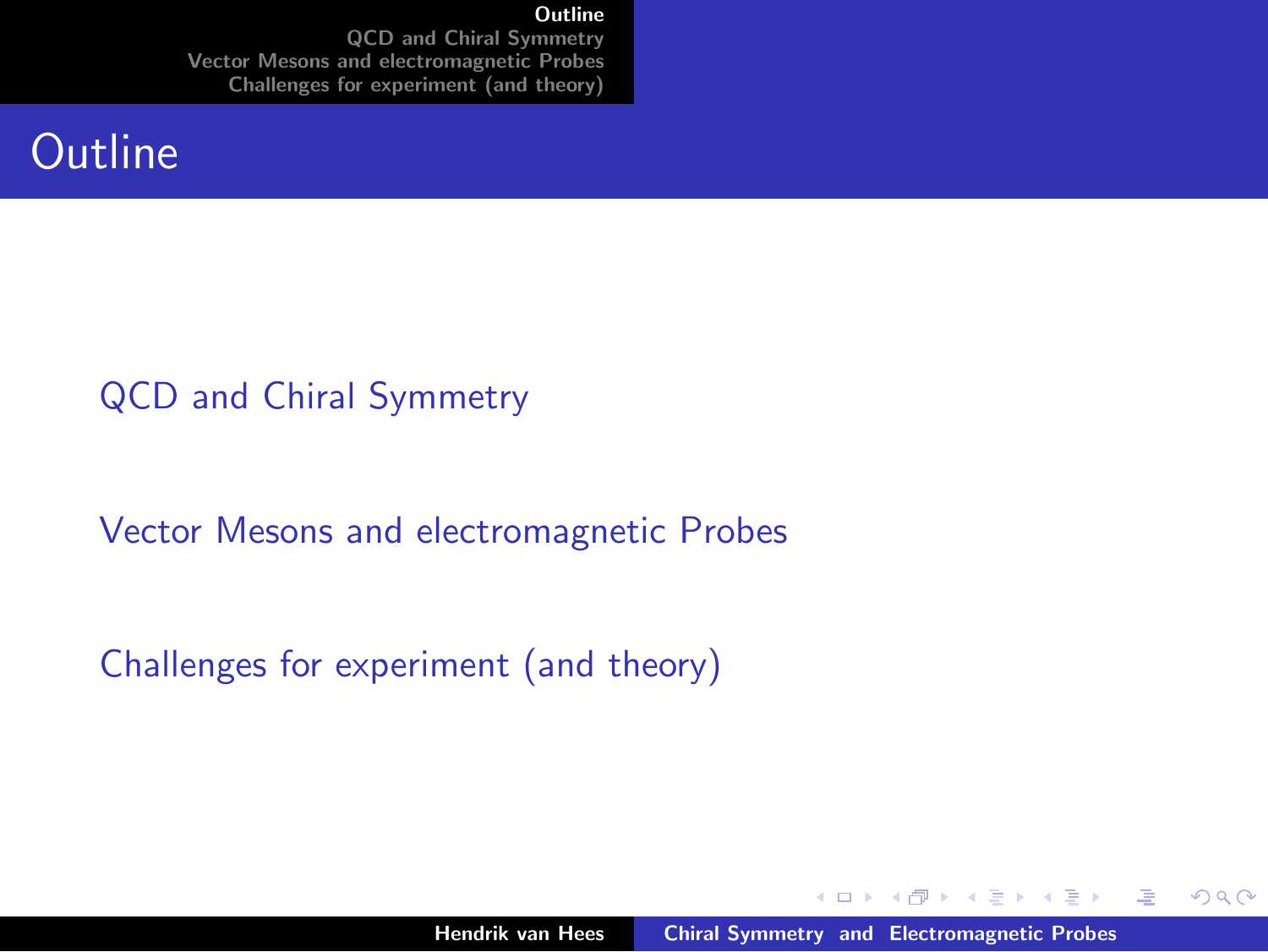## QCD and ("accidental") Symmetries

 $\triangleright$  Theory for strong interactions: QCD

$$
\mathscr{L}_{\text{QCD}} = -\frac{1}{4} F_a^{\mu\nu} F_{\mu\nu}^a + \bar{\psi} (i\rlap{\,/}D - \hat{M}) \psi
$$

#### $\blacktriangleright$  Particle content:

- $\triangleright \psi$ : Quarks, including flavor- and color degrees of freedom,  $\hat{M} = \textsf{diag}(m_u, m_d, m_s, \ldots) = \textsf{current quark masses}$
- $\blacktriangleright$   $A^a_\mu$ : gluons, gauge bosons of SU(3)<sub>color</sub>

 $4.17 \times$ 

マーター マーティング

<span id="page-2-0"></span>つくい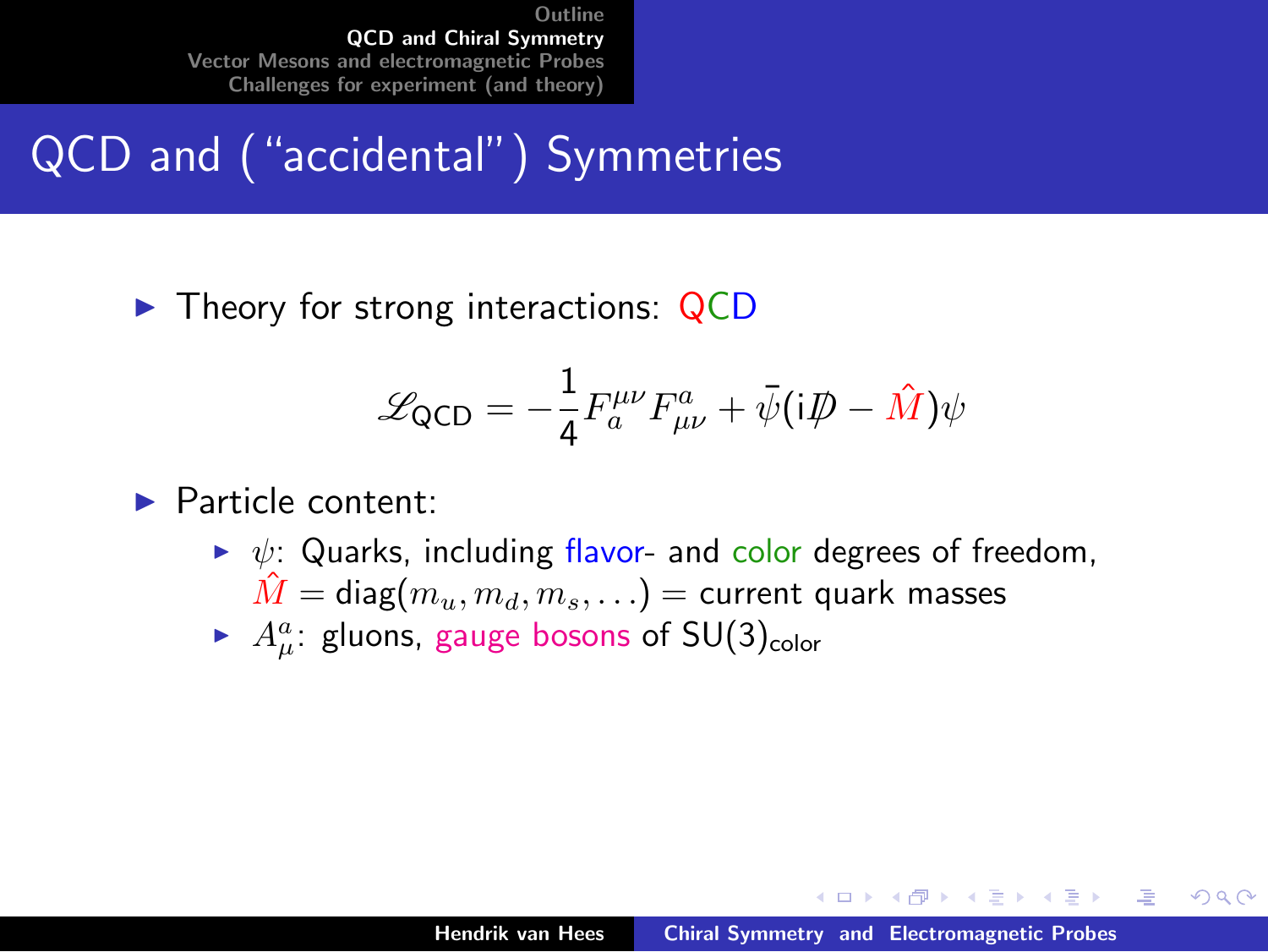## QCD and ("accidental") Symmetries

 $\triangleright$  Theory for strong interactions: QCD

$$
\mathscr{L}_{\text{QCD}} = -\frac{1}{4} F_a^{\mu\nu} F_{\mu\nu}^a + \bar{\psi} (i\rlap{\,/}D - \hat{M}) \psi
$$

#### $\blacktriangleright$  Particle content:

- $\triangleright \psi$ : Quarks, including flavor- and color degrees of freedom,  $\tilde{M} = \text{diag}(m_u, m_d, m_s, \ldots) =$  current quark masses
- $\blacktriangleright$   $A^a_\mu$ : gluons, gauge bosons of SU(3)<sub>color</sub>

#### $\blacktriangleright$  Symmetries

- In fundamental building block: local  $SU(3)_{\text{color}}$  symmetry
- $\blacktriangleright$  in light-quark sector: approximate chiral symmetry
- $\blacktriangleright$  dilation symmetry (scale invariance)

イロメ マ桐 メラミンマチャ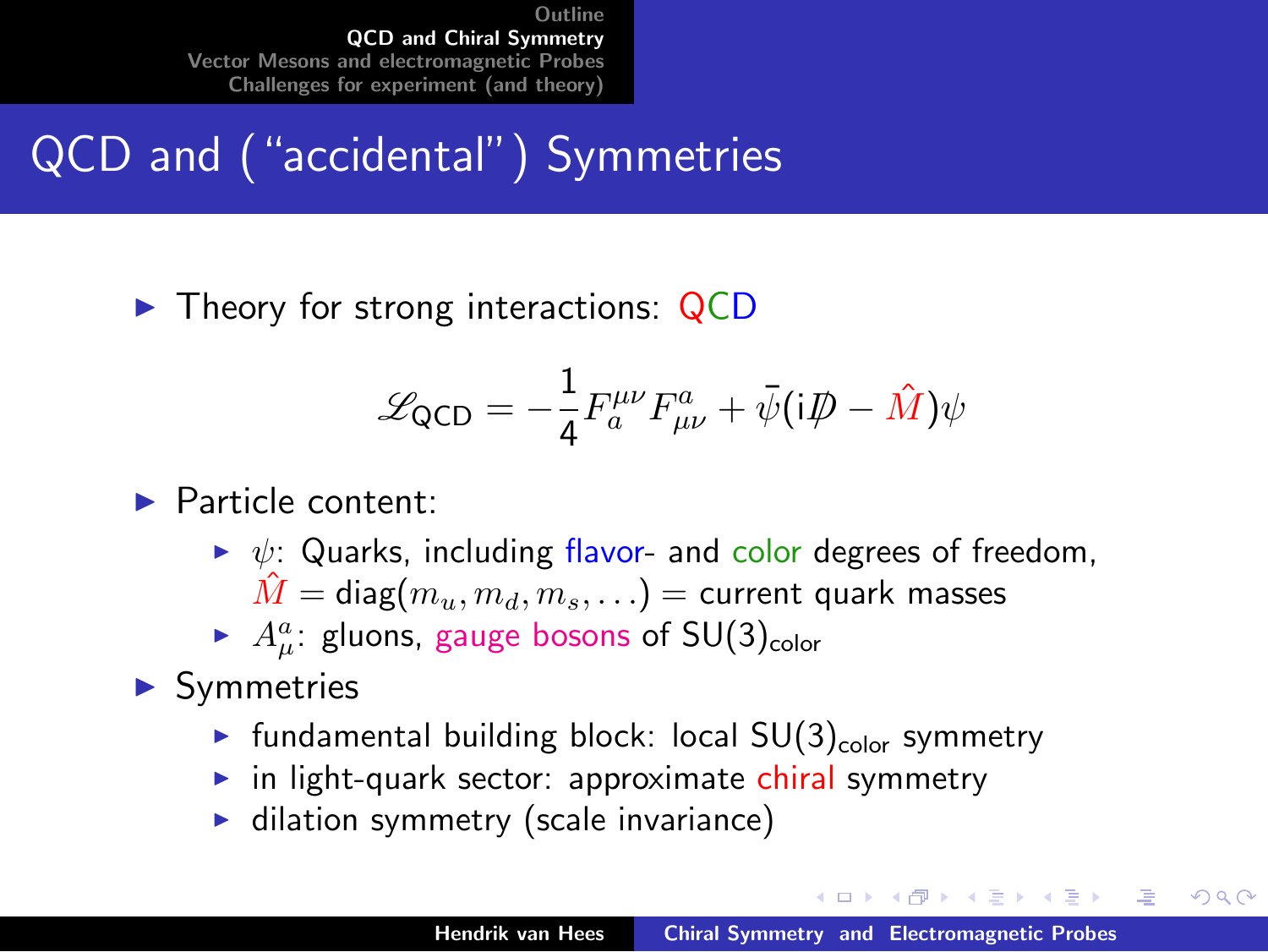#### "Fate" of chiral symmetry

 $\triangleright$  in classical field theory: each continuous symmetry defines conserved current (Noether's theorem)

K ロ ⊁ K 倒 ≯ K ミ ⊁ K ミ ⊁

 $2Q$ 

哇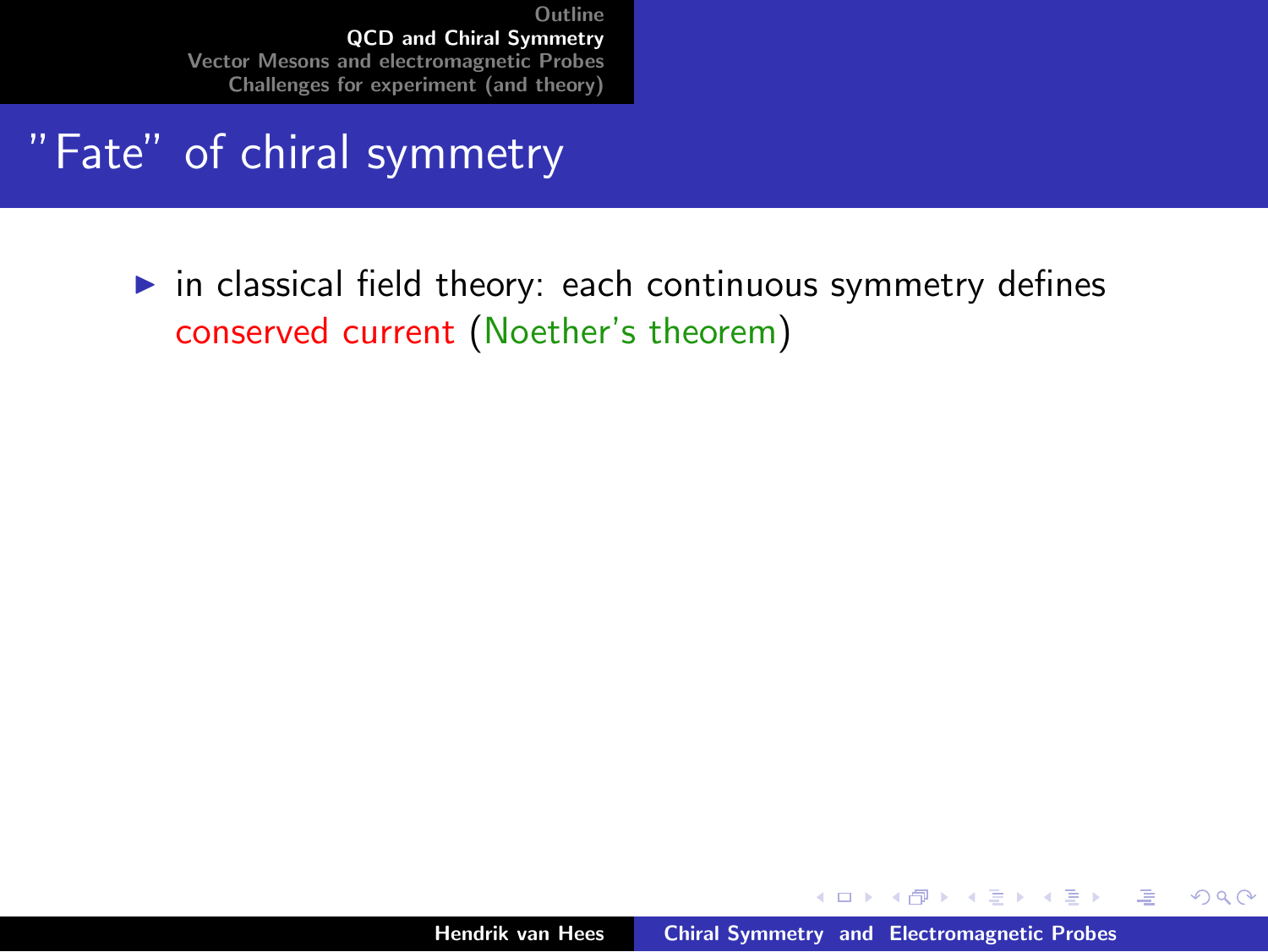### "Fate" of chiral symmetry

- $\triangleright$  in classical field theory: each continuous symmetry defines conserved current (Noether's theorem)
- ► chiral limit:  $\hat{M} \rightarrow 0 \Rightarrow$ , vector-axial-vector symmetries

► 
$$
\psi \rightarrow \exp[-i(\vec{\alpha}_V + \gamma_5 \vec{\alpha}_A)\vec{T}]\psi
$$
  
\n*T*: generators of SU(2)<sub>flavor</sub> (or SU(3)<sub>flavor</sub>)

イロメ マ桐 メラミンマチャ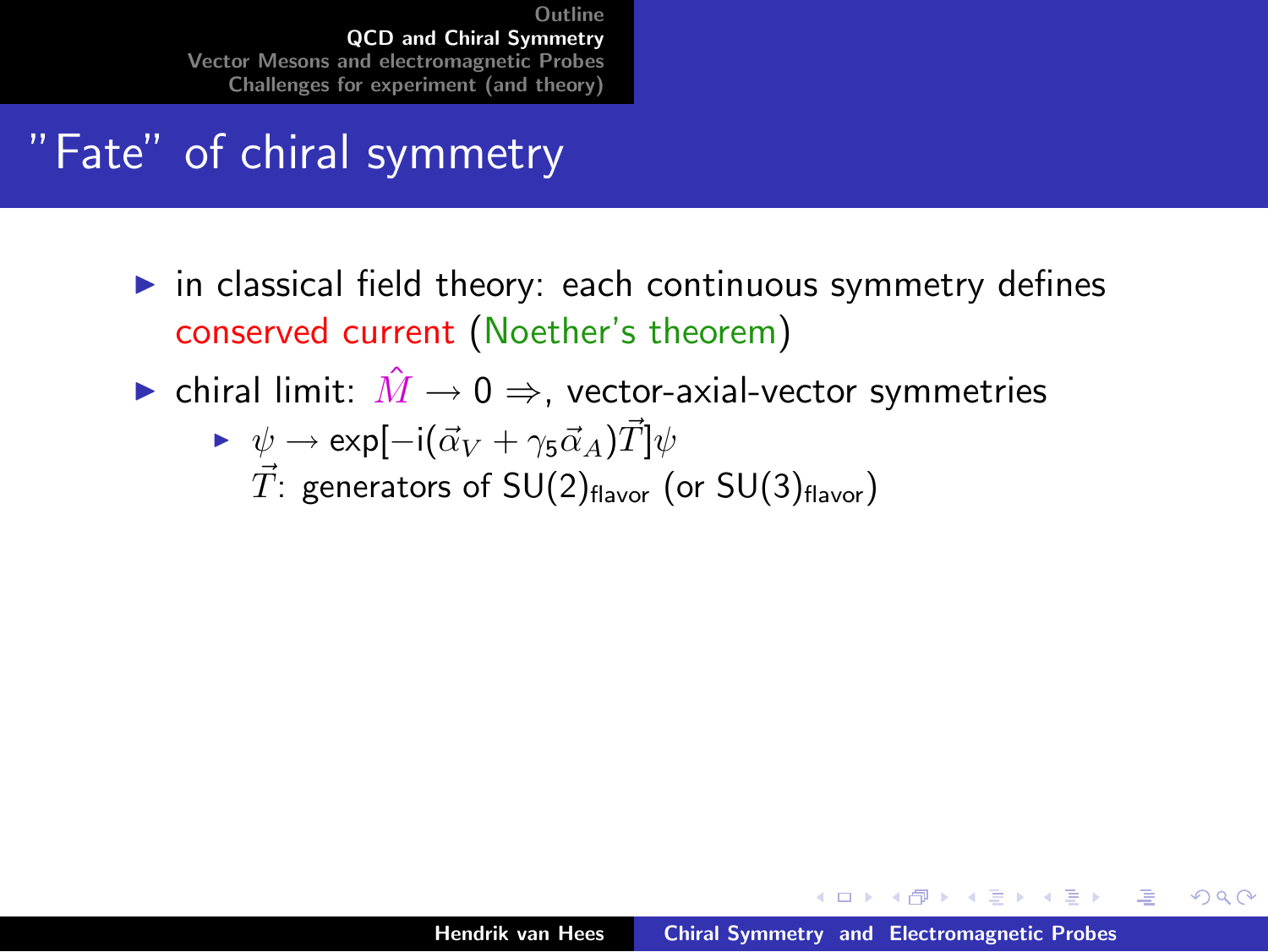### "Fate" of chiral symmetry

- $\triangleright$  in classical field theory: each continuous symmetry defines conserved current (Noether's theorem)
- $\triangleright$  chiral limit:  $\hat{M} \to 0 \Rightarrow$ , vector-axial-vector symmetries
	- $\triangleright \psi \rightarrow \exp[-i(\vec{\alpha}_V + \gamma_5 \vec{\alpha}_A)\vec{T}]\psi$  $\vec{T}$ : generators of SU(2)<sub>flavor</sub> (or SU(3)<sub>flavor</sub>)
	- $\triangleright$  conserved vector and axial-vector currents:

$$
\vec{j}^\mu_V = \bar{\psi} \vec{T} \gamma^\mu \psi, \quad \vec{j}^\mu_A = \bar{\psi} \vec{T} \gamma_5 \gamma^\mu \psi
$$

イロメ マ桐 メラミンマチャ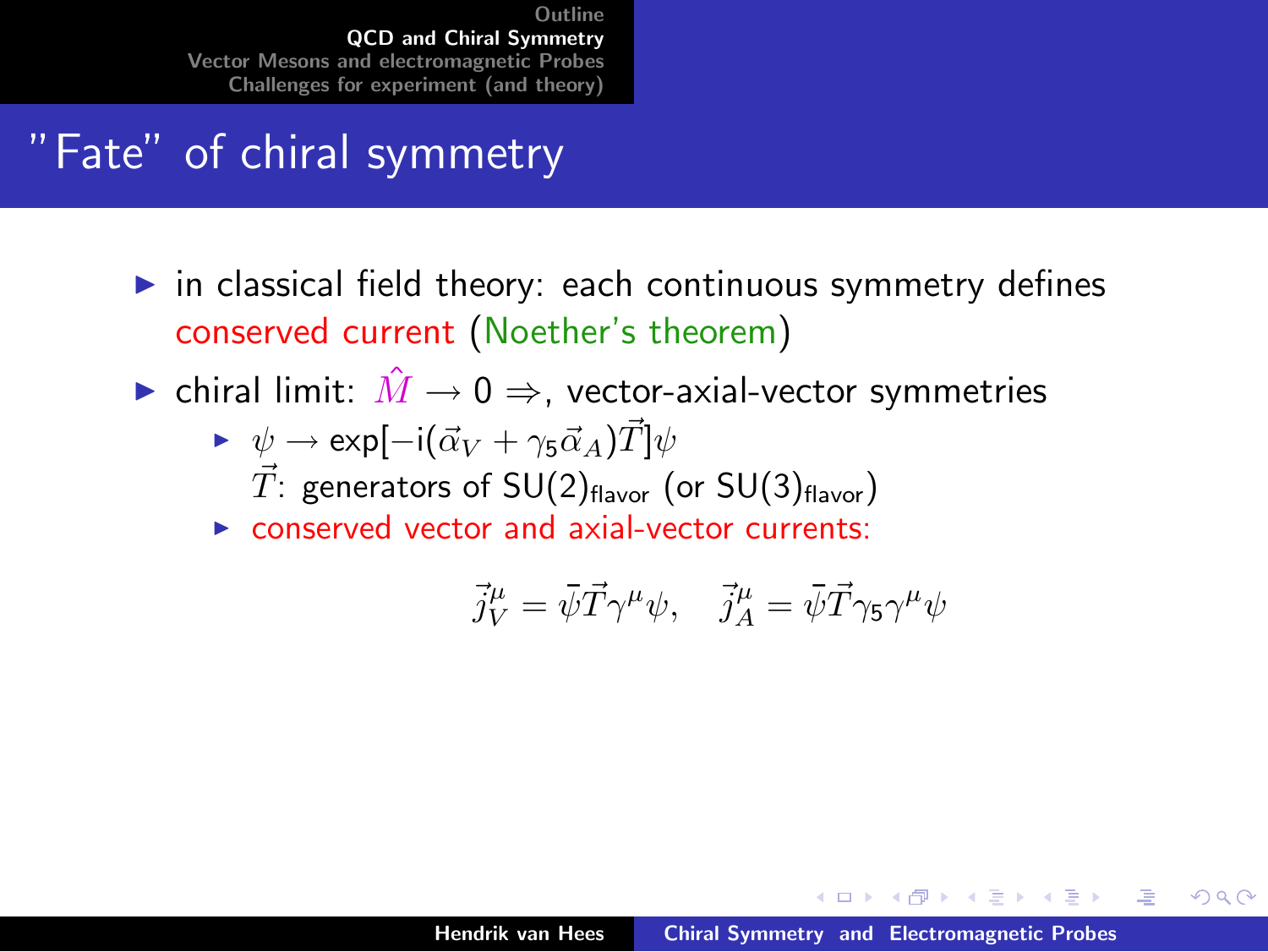### "Fate" of chiral symmetry

- $\triangleright$  in classical field theory: each continuous symmetry defines conserved current (Noether's theorem)
- $\triangleright$  chiral limit:  $\hat{M} \to 0 \Rightarrow$ , vector-axial-vector symmetries
	- $\triangleright \psi \rightarrow \exp[-i(\vec{\alpha}_V + \gamma_5 \vec{\alpha}_A)\vec{T}]\psi$  $\vec{T}$ : generators of SU(2)<sub>flavor</sub> (or SU(3)<sub>flavor</sub>)
	- $\triangleright$  conserved vector and axial-vector currents:

$$
\vec{j}^\mu_V = \bar{\psi} \vec{T} \gamma^\mu \psi, \quad \vec{j}^\mu_A = \bar{\psi} \vec{T} \gamma_5 \gamma^\mu \psi
$$

 $\triangleright$  in vacuum, chiral symmetry spontaneously broken by quark condensate:  $\left\langle 0\left|\bar{\psi}\psi\right|0\right\rangle \neq0$ 

イロメ マ桐 メラミンマチャ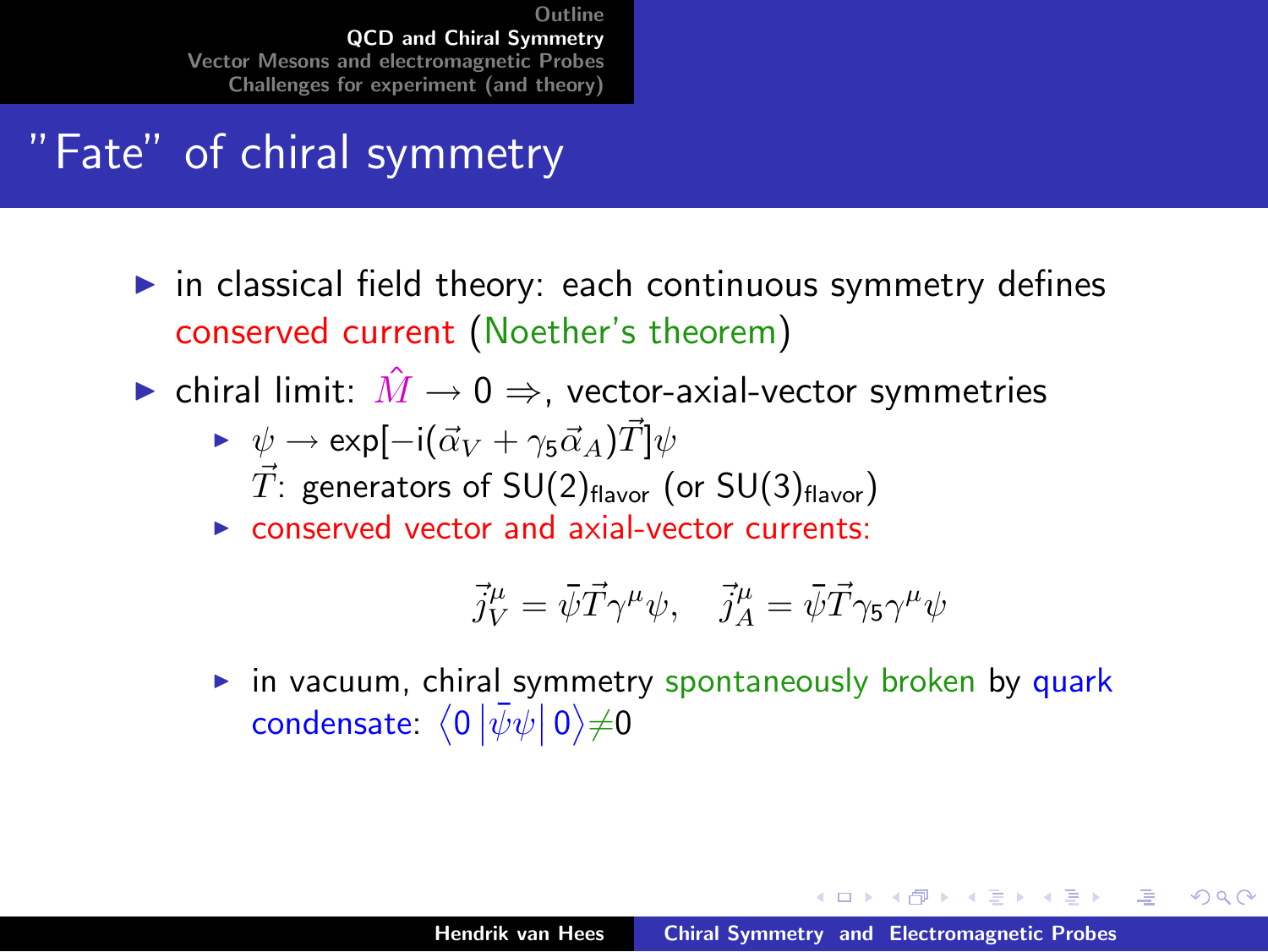### "Fate" of chiral symmetry

- $\triangleright$  in classical field theory: each continuous symmetry defines conserved current (Noether's theorem)
- $\triangleright$  chiral limit:  $\hat{M} \to 0 \Rightarrow$ , vector-axial-vector symmetries
	- $\triangleright \psi \rightarrow \exp[-i(\vec{\alpha}_V + \gamma_5 \vec{\alpha}_A)\vec{T}]\psi$  $\vec{T}$ : generators of SU(2)<sub>flavor</sub> (or SU(3)<sub>flavor</sub>)
	- $\triangleright$  conserved vector and axial-vector currents:

$$
\vec{j}^\mu_V = \bar{\psi} \vec{T} \gamma^\mu \psi, \quad \vec{j}^\mu_A = \bar{\psi} \vec{T} \gamma_5 \gamma^\mu \psi
$$

- $\triangleright$  in vacuum, chiral symmetry spontaneously broken by quark condensate:  $\left\langle 0\left|\bar{\psi}\psi\right|0\right\rangle \neq0$
- **F** (approximate) Goldstone bosons:  $\pi$ , K,  $\eta$  (pseudoscalar octet)

イロメ マ桐 メラミンマチャ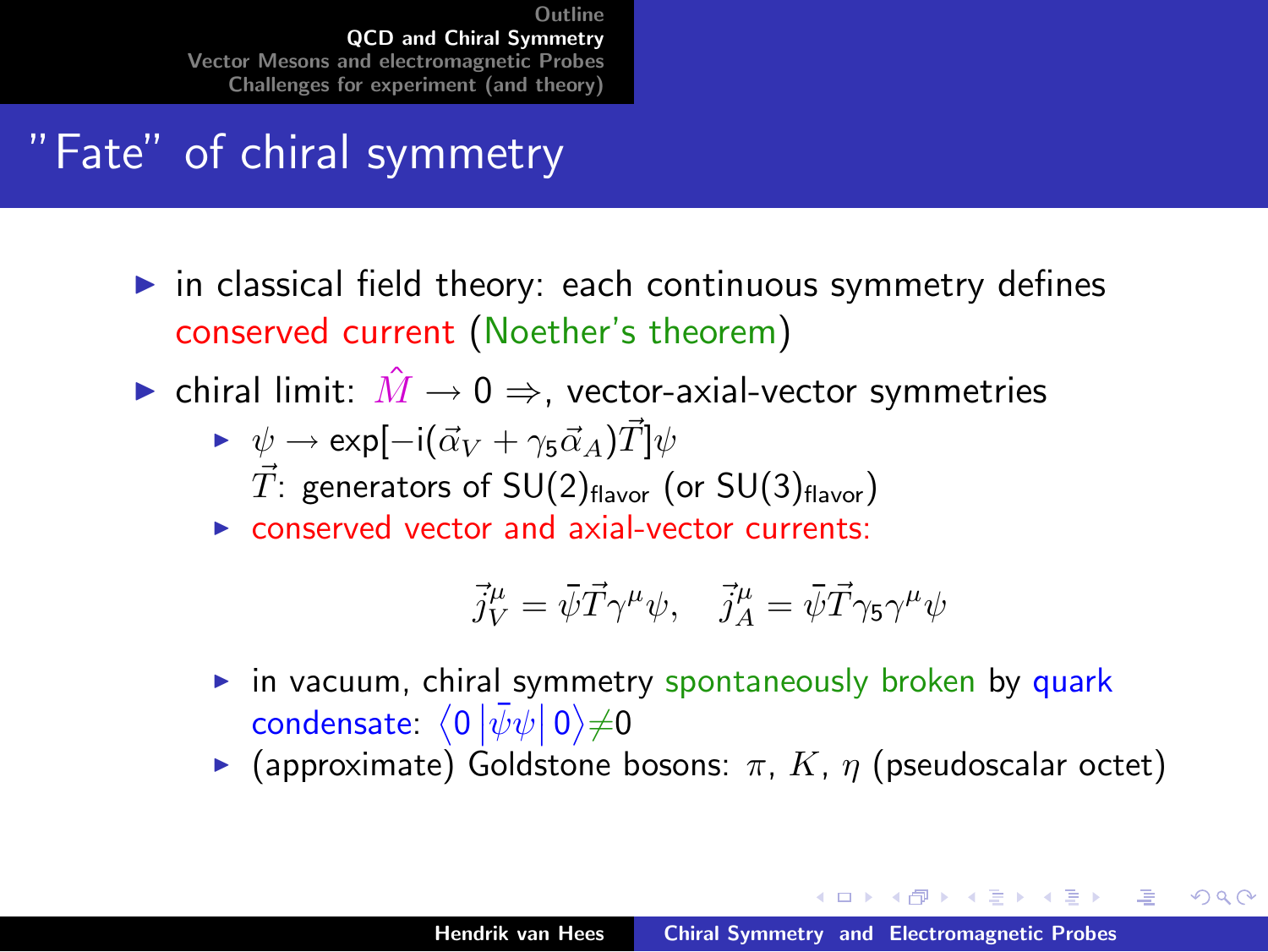### "Fate" of chiral symmetry

- $\triangleright$  in classical field theory: each continuous symmetry defines conserved current (Noether's theorem)
- $\triangleright$  chiral limit:  $\hat{M} \to 0 \Rightarrow$ , vector-axial-vector symmetries
	- $\triangleright \psi \rightarrow \exp[-i(\vec{\alpha}_V + \gamma_5 \vec{\alpha}_A)\vec{T}]\psi$  $\vec{T}$ : generators of SU(2)<sub>flavor</sub> (or SU(3)<sub>flavor</sub>)
	- $\triangleright$  conserved vector and axial-vector currents:

$$
\vec{j}^\mu_V = \bar{\psi} \vec{T} \gamma^\mu \psi, \quad \vec{j}^\mu_A = \bar{\psi} \vec{T} \gamma_5 \gamma^\mu \psi
$$

- $\triangleright$  in vacuum, chiral symmetry spontaneously broken by quark condensate:  $\left\langle 0\left|\bar{\psi}\psi\right|0\right\rangle \neq0$
- **F** (approximate) Goldstone bosons:  $\pi$ , K,  $\eta$  (pseudoscalar octet)
- $\triangleright$  "real world": chiral symmetry slightly explicitly broken by quark masses  $\hat{M} \neq 0$

イロト イ押ト イチト イチト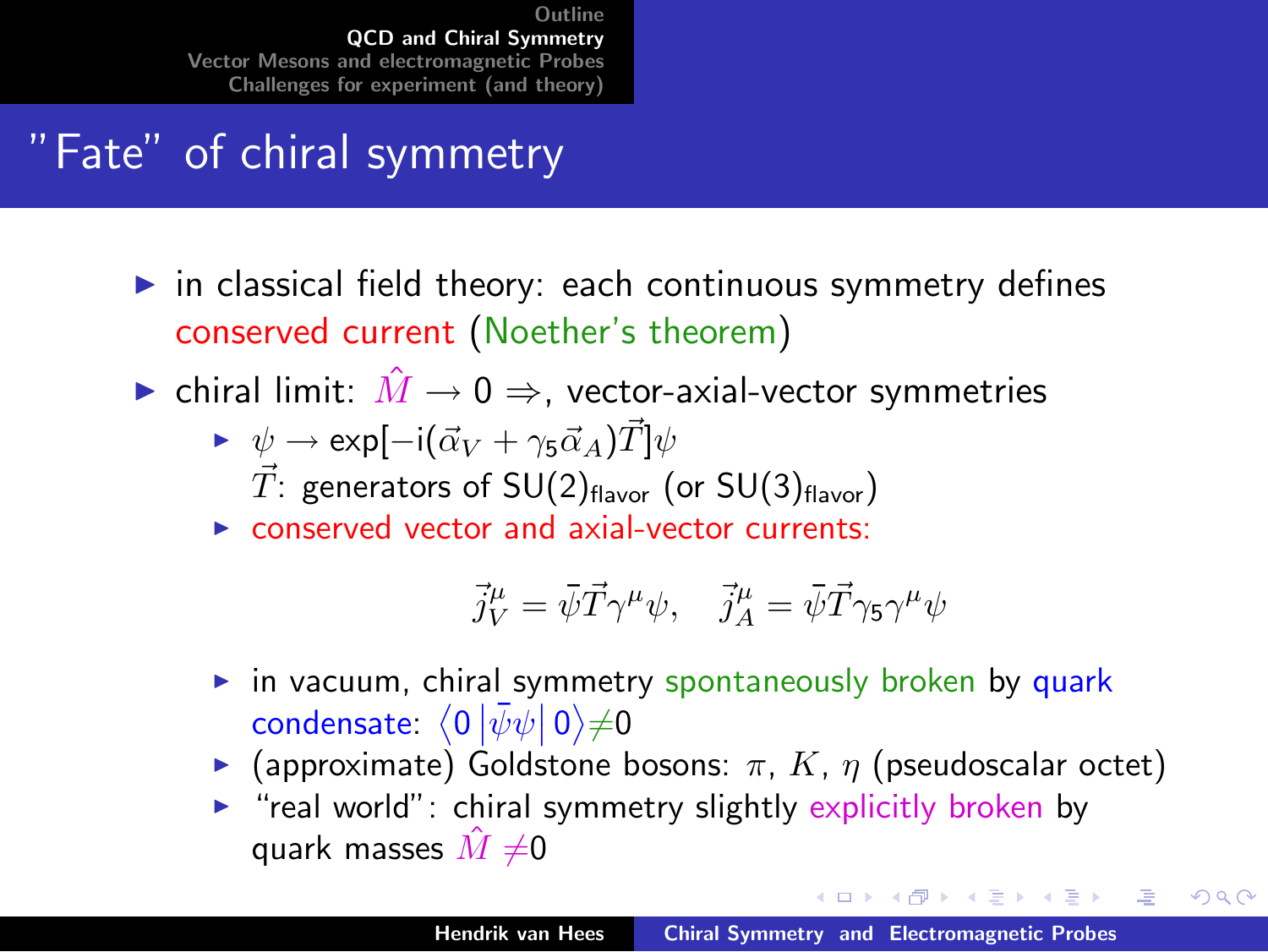## Phenomenology from Chiral Symmetry

- $\triangleright$  Use (approximate) chiral symmetry to build effective models
- $\blacktriangleright$  Ward identities

► PCAC: 
$$
\langle 0 | \partial^{\mu} j_{A\mu}^{k} | \pi^{j}(\vec{k}) \rangle = i F_{\pi} m_{\pi}^{2} \delta^{kj}
$$

$$
\blacktriangleright \ \ m_{\pi}^{2}F_{\pi}^{2} = -(m_{u} + m_{d})\langle 0|\bar{u}u|0\rangle \; (\text{GOR relation})
$$

 $\triangleright$  Spontaneous breaking causes splitting of chiral partners:

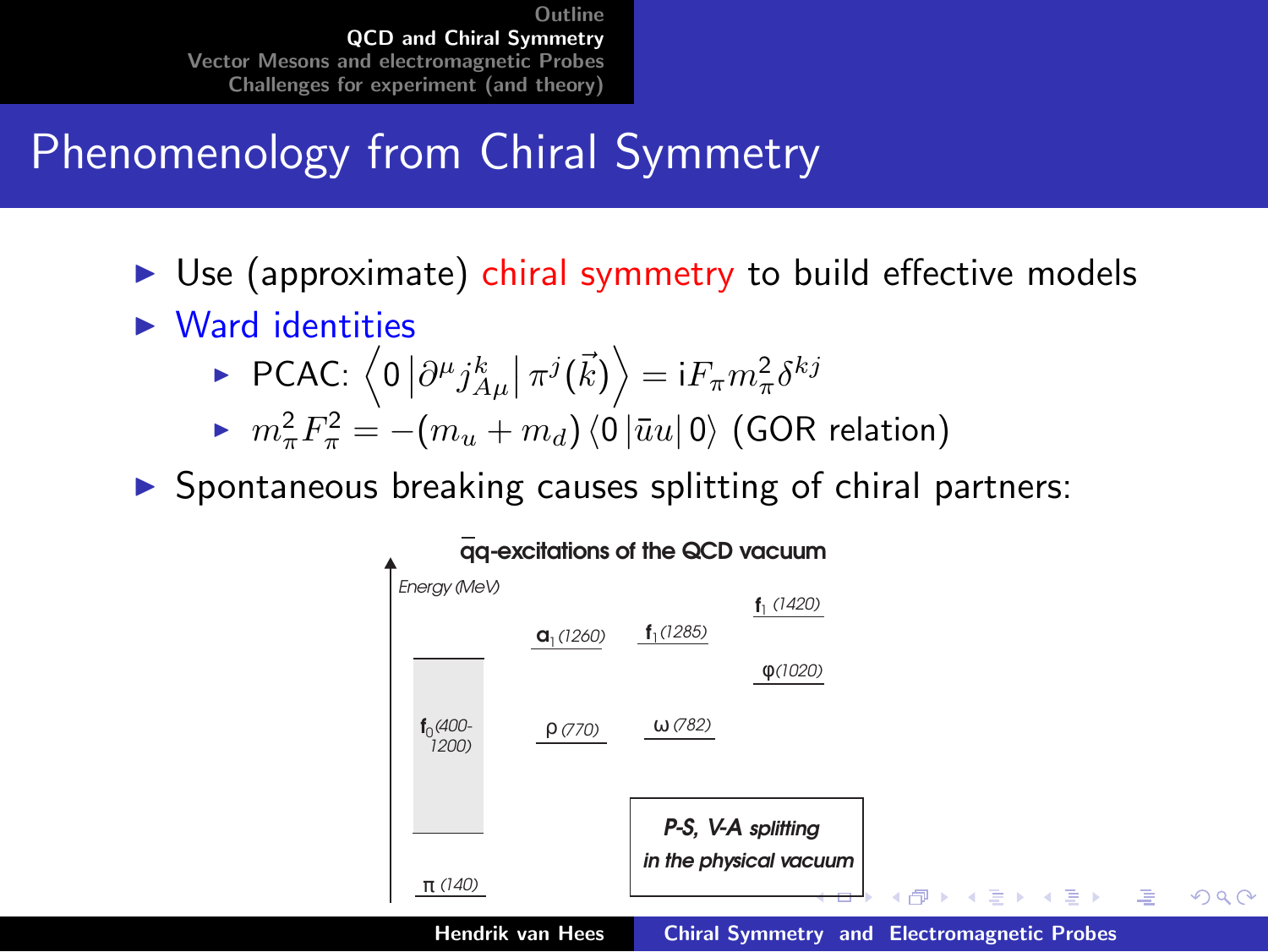### Finite Temperature

- $\triangleright$  Asymptotic freedom  $\Rightarrow$  quark condensate melts at high enough temperatures
- $\blacktriangleright$  all bulk properties from partition sum:

$$
Z(V,T,\mu_q) = \text{Tr}\{\exp[-(\mathbf{H} - \mu_q \mathbf{N})/T]\}
$$

K ロ ⊁ K 倒 ≯ K ミ ⊁ K ミ ⊁

哇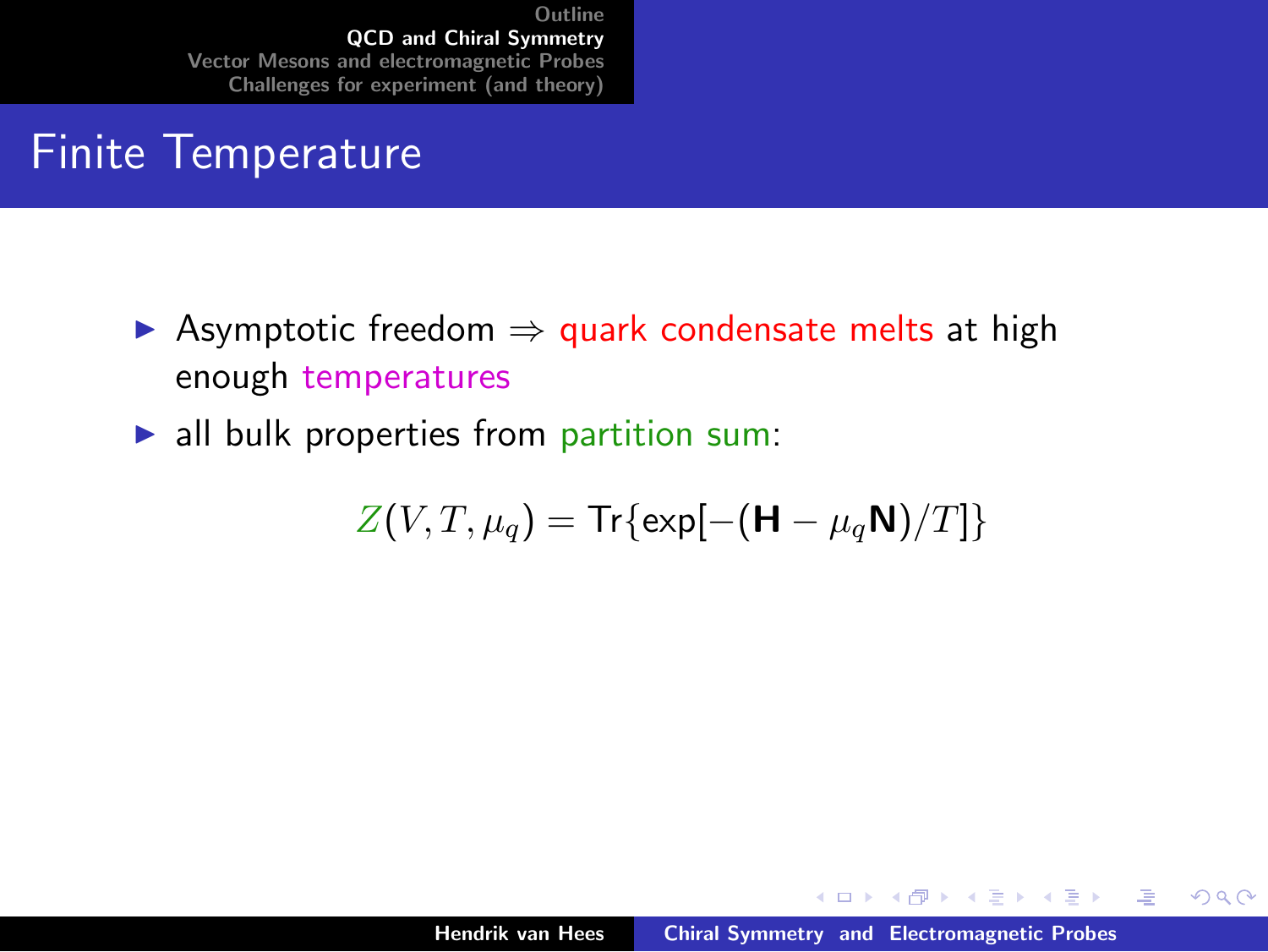### Finite Temperature

- $\triangleright$  Asymptotic freedom  $\Rightarrow$  quark condensate melts at high enough temperatures
- $\blacktriangleright$  all bulk properties from partition sum:

$$
Z(V,T,\mu_q) = \text{Tr}\{\exp[-(\mathbf{H} - \mu_q \mathbf{N})/T]\}
$$

$$
\blacktriangleright \text{ Free energy: } \Omega = -\frac{T}{V} \ln Z = -P
$$

- $\blacktriangleright$  Quark condensate:  $\left\langle\bar{\psi}_q\psi_q\right\rangle_{T,\mu_q}=\frac{V}{T}$ T ∂P  $\partial m_q$
- $\blacktriangleright$  Lattice QCD indicates: Chiral symmetry restoration  $\leftrightarrow$ deconfinement phase transition (same  $T_c$ )

イロメ マ桐 メラミンマチャ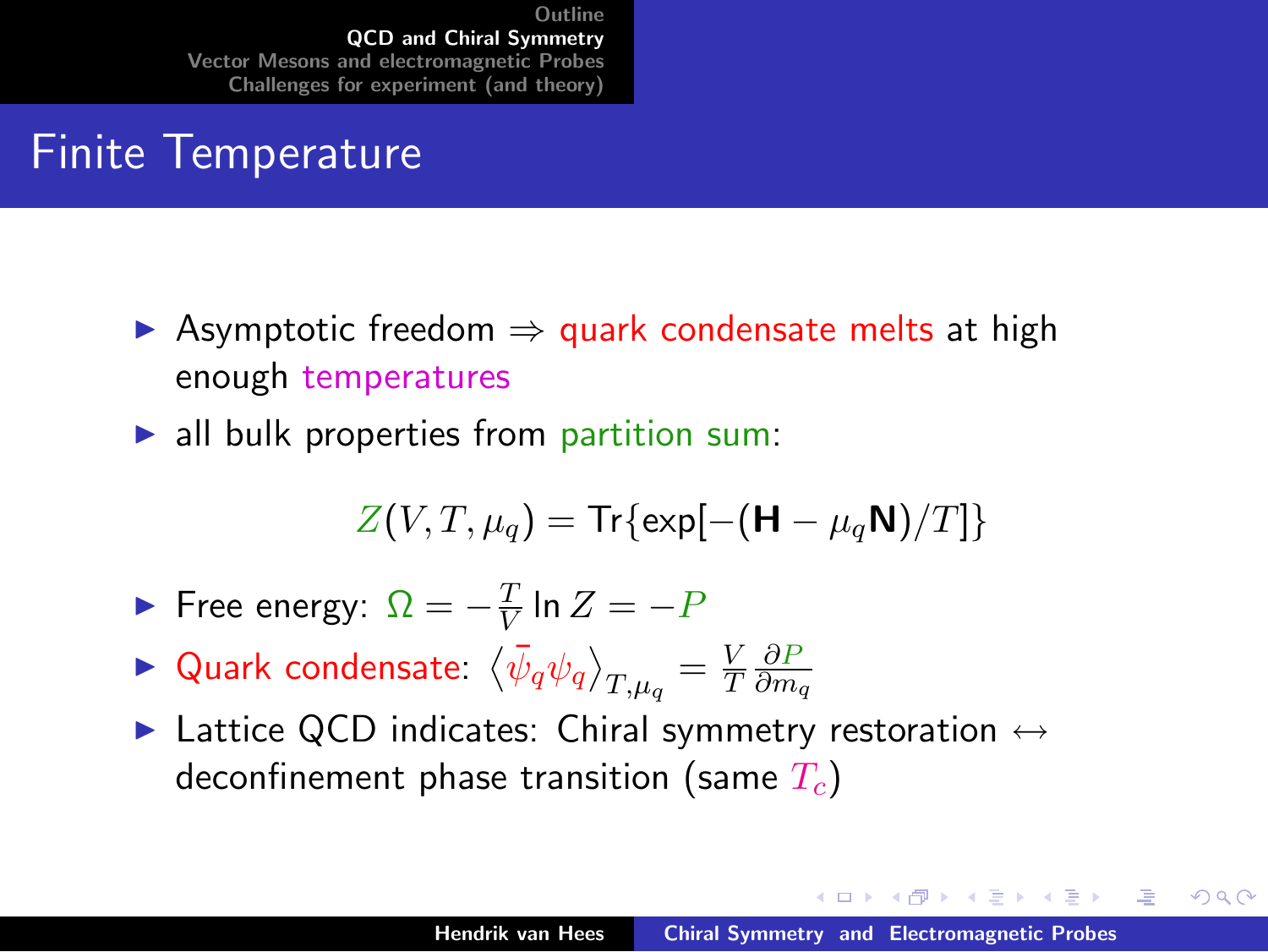### Why Electromagnetic Probes?

- $\blacktriangleright \gamma, \ell^{\pm}$ : only e. m. interactions
- $\blacktriangleright$  reflect whole "history" of collision
- $\blacktriangleright$  chance to see chiral symm. rest. directly?



 $\leftarrow$   $\Box$ 

 $\mathcal{A}$  and  $\mathcal{A}$  in  $\mathcal{A}$  . If  $\mathcal{A}$ 

- 4 店)

 $2Q$ 

<span id="page-13-0"></span>归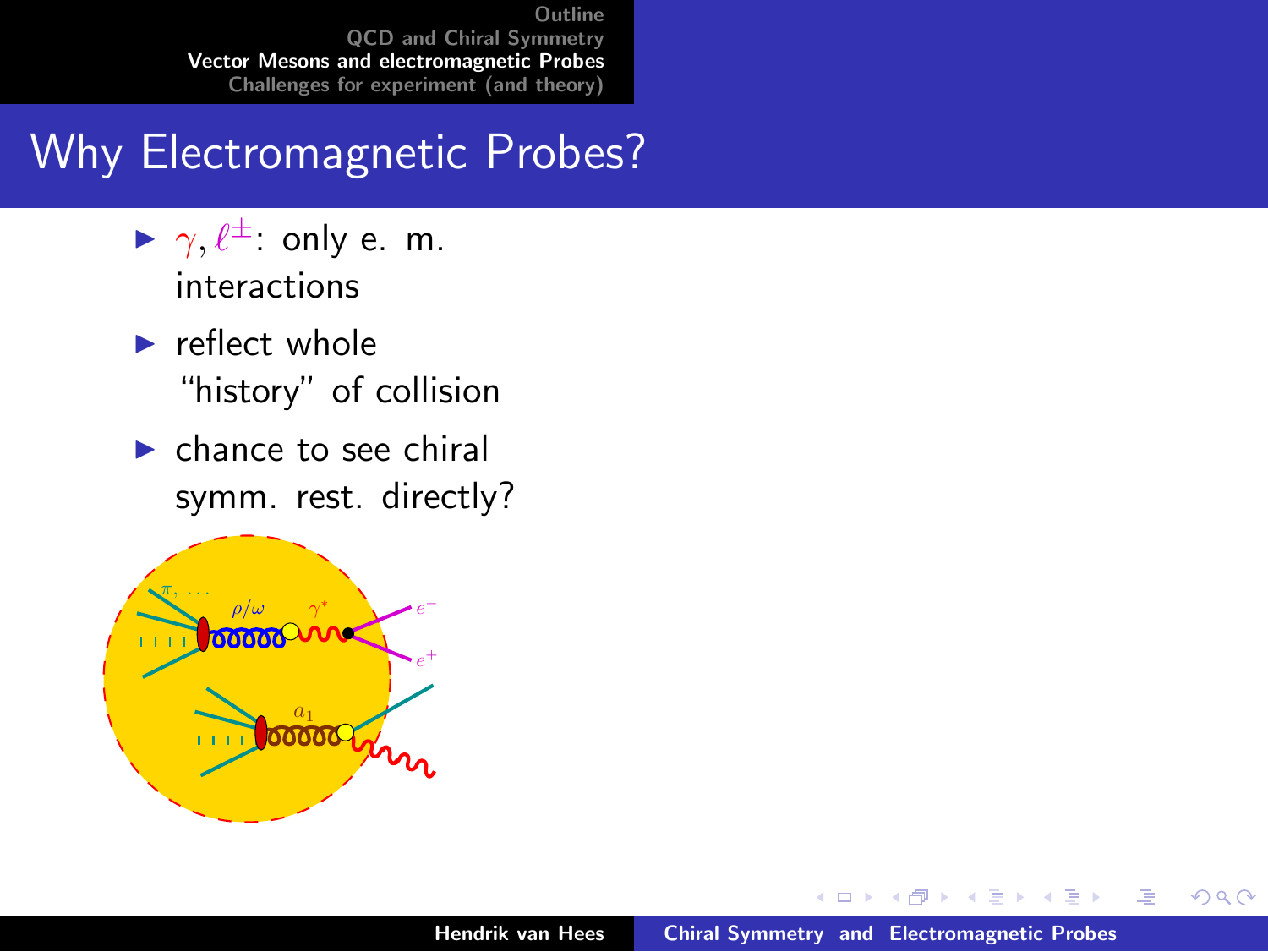### Why Electromagnetic Probes?

- $\blacktriangleright \gamma, \ell^{\pm}$ : only e. m. interactions
- $\blacktriangleright$  reflect whole "history" of collision
- $\blacktriangleright$  chance to see chiral symm. rest. directly?





K ロ ⊁ K 倒 ≯ K ミ ⊁ K ミ ⊁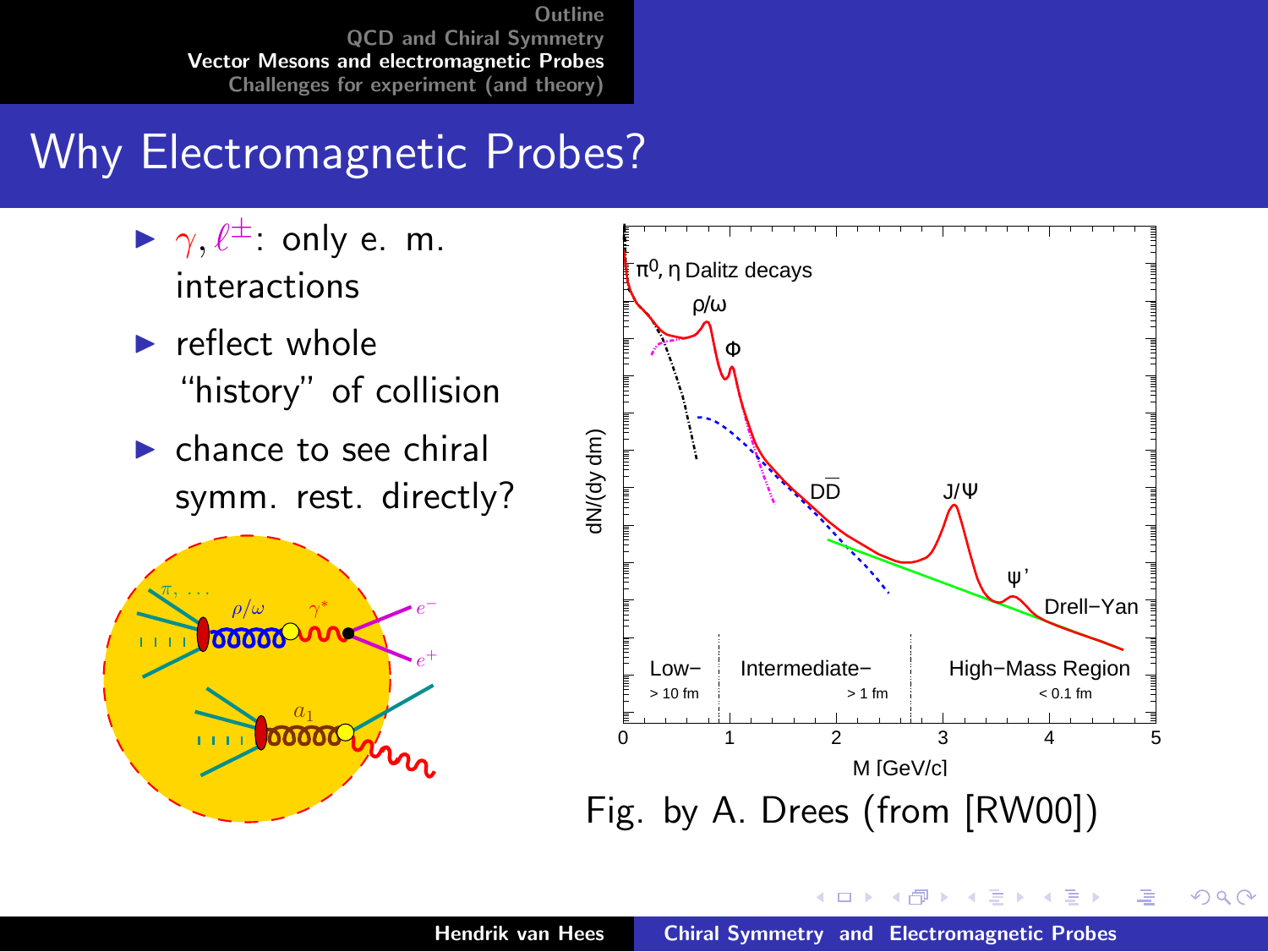### Vector Mesons and electromagnetic Probes

 $\triangleright$  photon and dilepton thermal emission rates given by same electromagnetic-current-correlation function  $(J_\mu = \sum_f Q_f \bar{\psi}_f \gamma_\mu \bar{\psi}_f)$ 

$$
\Pi_{\mu\nu}^{\leq}(q) = \int d^4x \exp\left(iq \cdot x\right) \langle J_{\mu}(0)J_{\nu}(x)\rangle_T = -2n_B(q_0) \operatorname{Im} \Pi_{\mu\nu}^{\text{(ret)}}(q)
$$
\n
$$
q_0 \frac{dN_{\gamma}}{d^4x d^3 \vec{q}} = \frac{\alpha_{\text{em}}}{2\pi^2} g^{\mu\nu} \operatorname{Im} \Pi_{\mu\nu}^{\text{(ret)}}(q)|_{q_0 = |\vec{q}|} f_B(p_0)
$$
\n
$$
\frac{dN_{e^+e^-}}{d^4x d^4 k} = -g_{\mu\nu} \frac{\alpha^2}{3q^2 \pi^3} \operatorname{Im} \Pi_{\mu\nu}^{\text{(ret)}}(q)|_{q^2 = M_{e^+e^-}} f_B(p_0)
$$

- ightharpoonup to lowest order in  $\alpha$ :  $e^2 \Pi_{\mu\nu} \simeq \Sigma_{\mu\nu}^{(\gamma)}$
- $\triangleright$  derivable from underlying thermodynamic potential  $\Omega$ !

メタメ メミメ メミメ

遥

 $\Omega$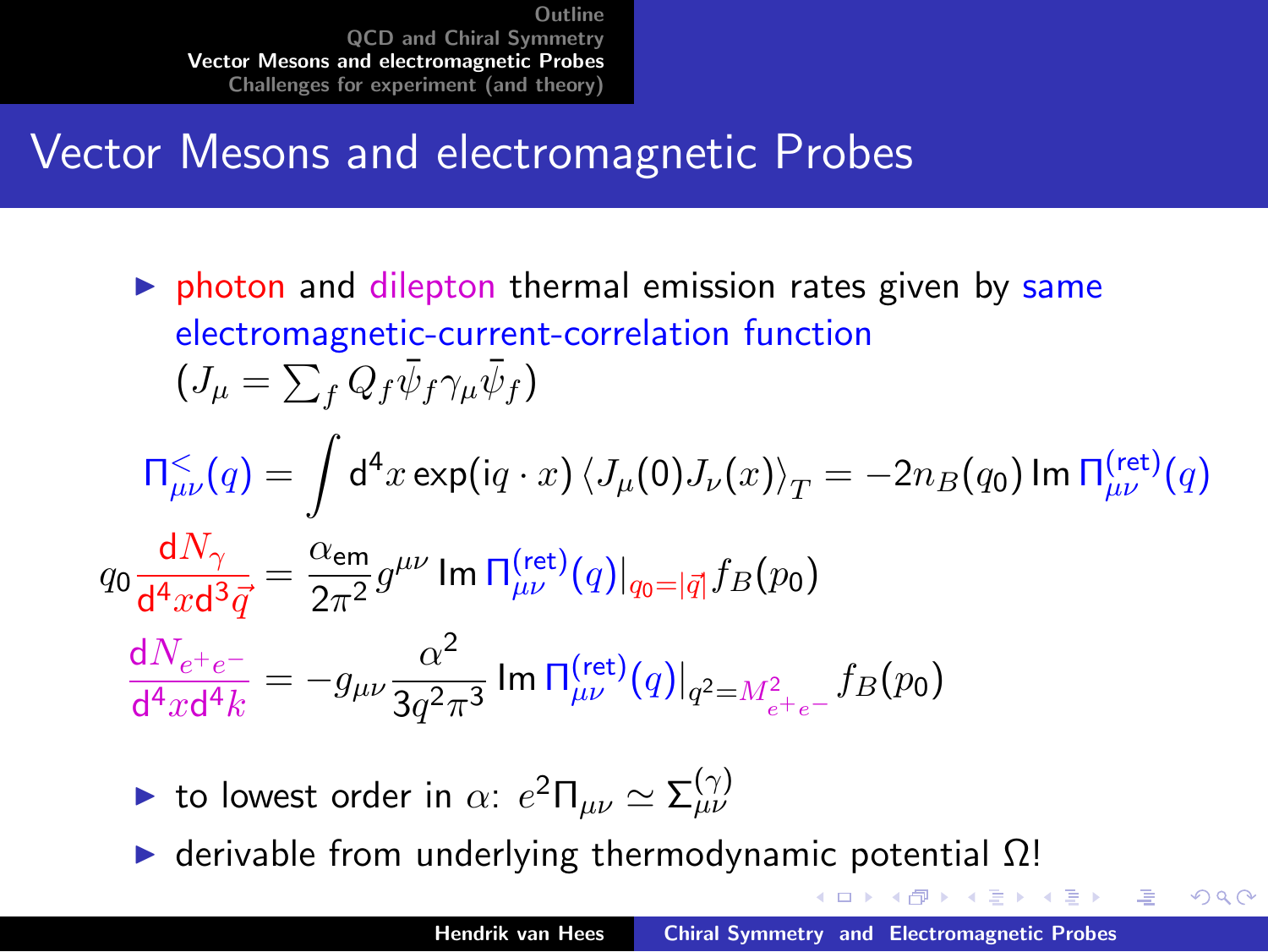#### Vector Mesons and chiral symmetry

 $\triangleright$  vector and axial-vector mesons  $\leftrightarrow$  correlators of the respective currents

$$
\Pi^{\mu\nu}_{V/A}(p):=\int\mathrm{d}^4x\exp(\mathrm{i}p x)\left\langle J^{\nu}_{V/A}(0)J^{\mu}_{V/A}(x)\right\rangle_{\rm ret}
$$

K ロ ⊁ K 倒 ≯ K ミ ⊁ K ミ ⊁

哇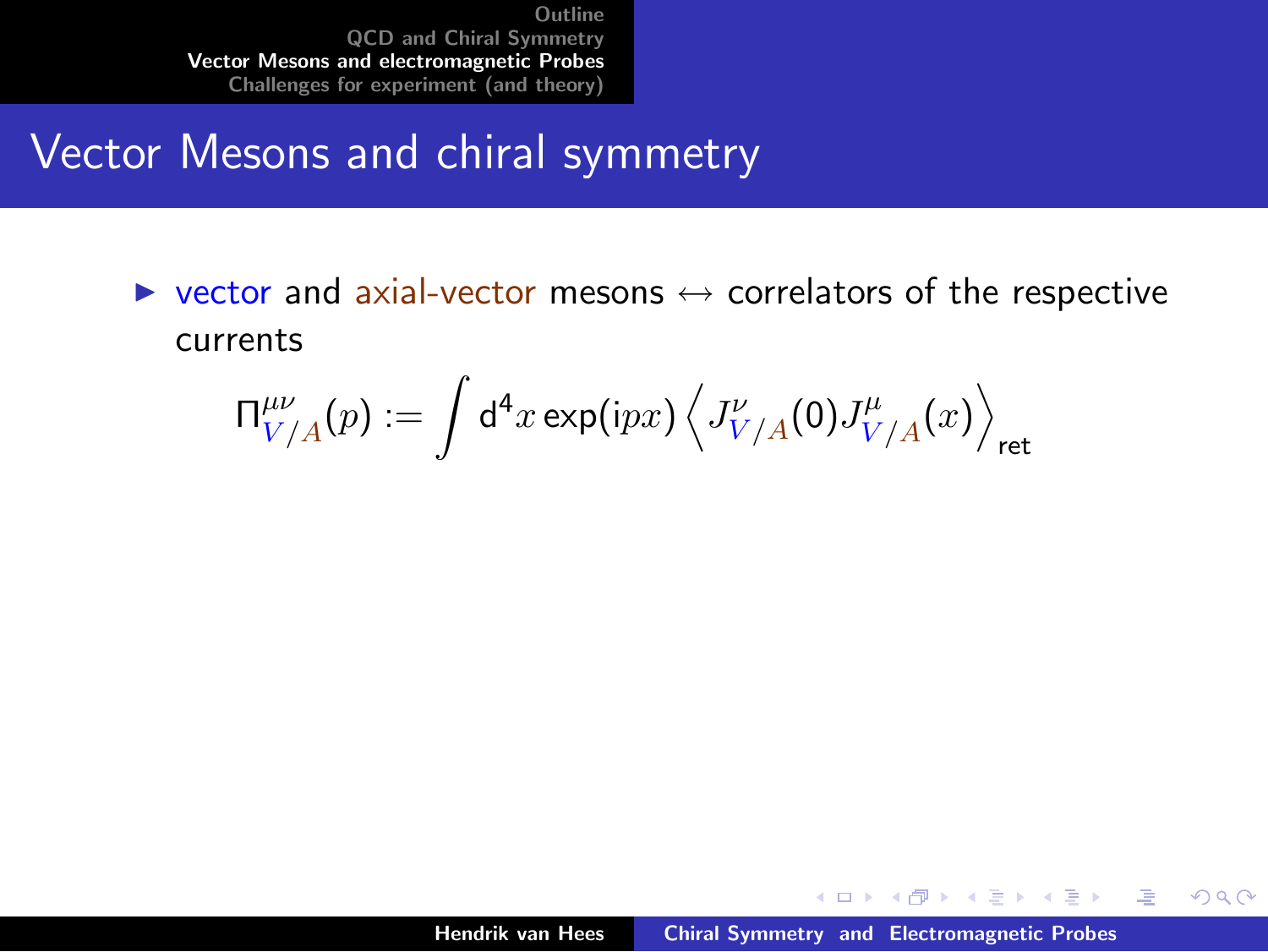#### Vector Mesons and chiral symmetry

 $\triangleright$  vector and axial-vector mesons  $\leftrightarrow$  correlators of the respective currents

$$
\Pi^{\mu\nu}_{V/A}(p):=\int\text{d}^4x\exp(\text{i}p x)\left\langle J^{\nu}_{V/A}(0)J^{\mu}_{V/A}(x)\right\rangle_{\text{ret}}
$$

 $\triangleright$  Ward-Takahashi Identities from chiral symmetry  $\Rightarrow$ Weinberg-sum rules

$$
f_{\pi}^{2} = -\int_{0}^{\infty} \frac{\mathrm{d}p_{0}^{2}}{\pi p_{0}^{2}} [\text{Im} \, \Pi_{V}(p_{0},0) - \text{Im} \, \Pi_{A}(p_{0},0)]
$$

イロメ マ桐 メラミンマチャ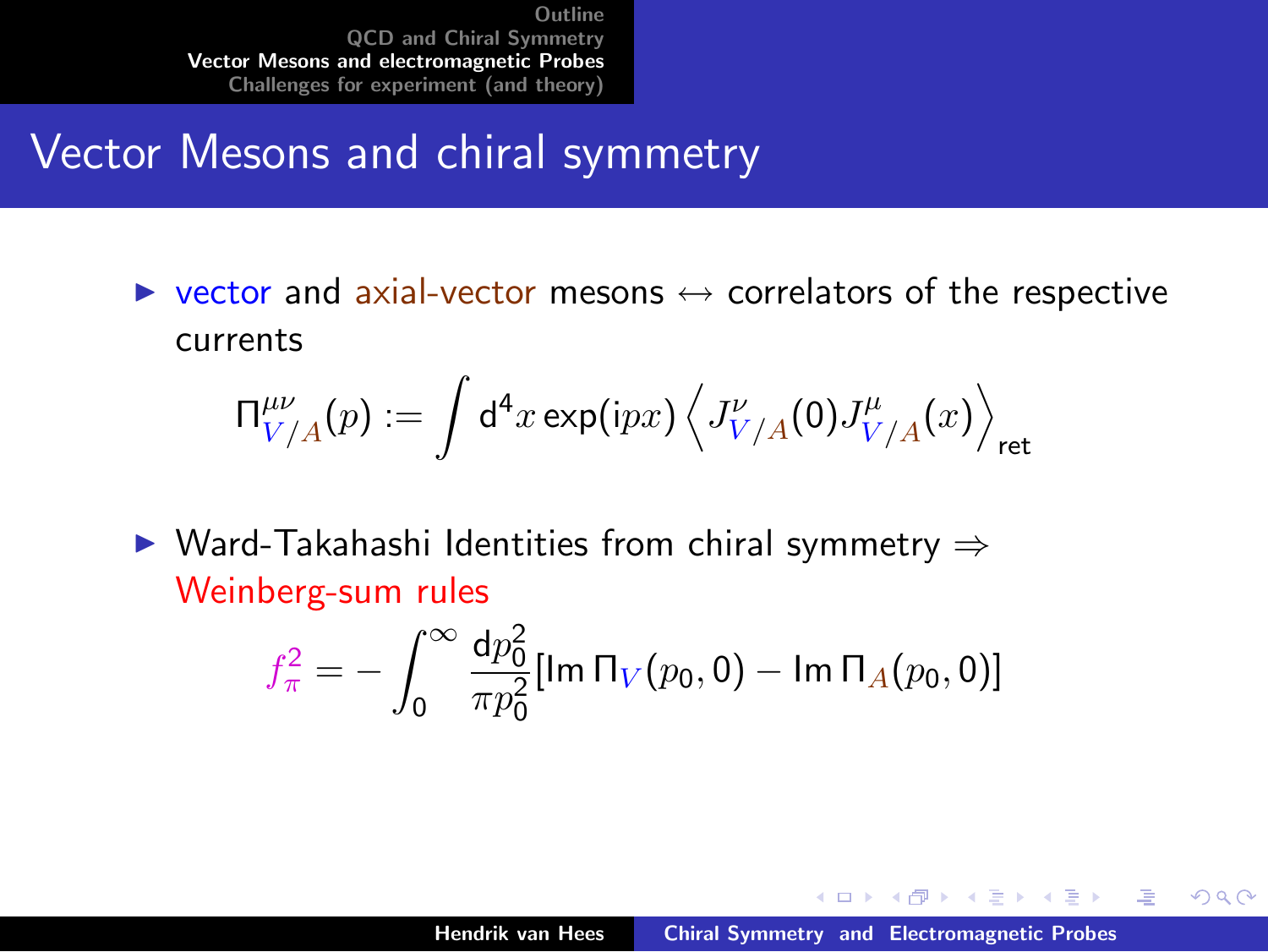### Vector Mesons and chiral symmetry

 $\triangleright$  vector and axial-vector mesons  $\leftrightarrow$  correlators of the respective currents

$$
\Pi^{\mu\nu}_{V/A}(p):=\int\text{d}^4x\exp(\text{i}p x)\left\langle J^{\nu}_{V/A}(0)J^{\mu}_{V/A}(x)\right\rangle_{\text{ret}}
$$

 $\triangleright$  Ward-Takahashi Identities from chiral symmetry  $\Rightarrow$ Weinberg-sum rules

$$
f_{\pi}^{2} = -\int_{0}^{\infty} \frac{\mathrm{d}p_{0}^{2}}{\pi p_{0}^{2}} [\text{Im} \, \Pi_{V}(p_{0},0) - \text{Im} \, \Pi_{A}(p_{0},0)]
$$

**If** spectral functions of vector (e.g.  $\rho$ ) and axial vector (e.g.  $a_1$ ) directly related to order parameter of chiral symmetry!

- イタト イラト イラト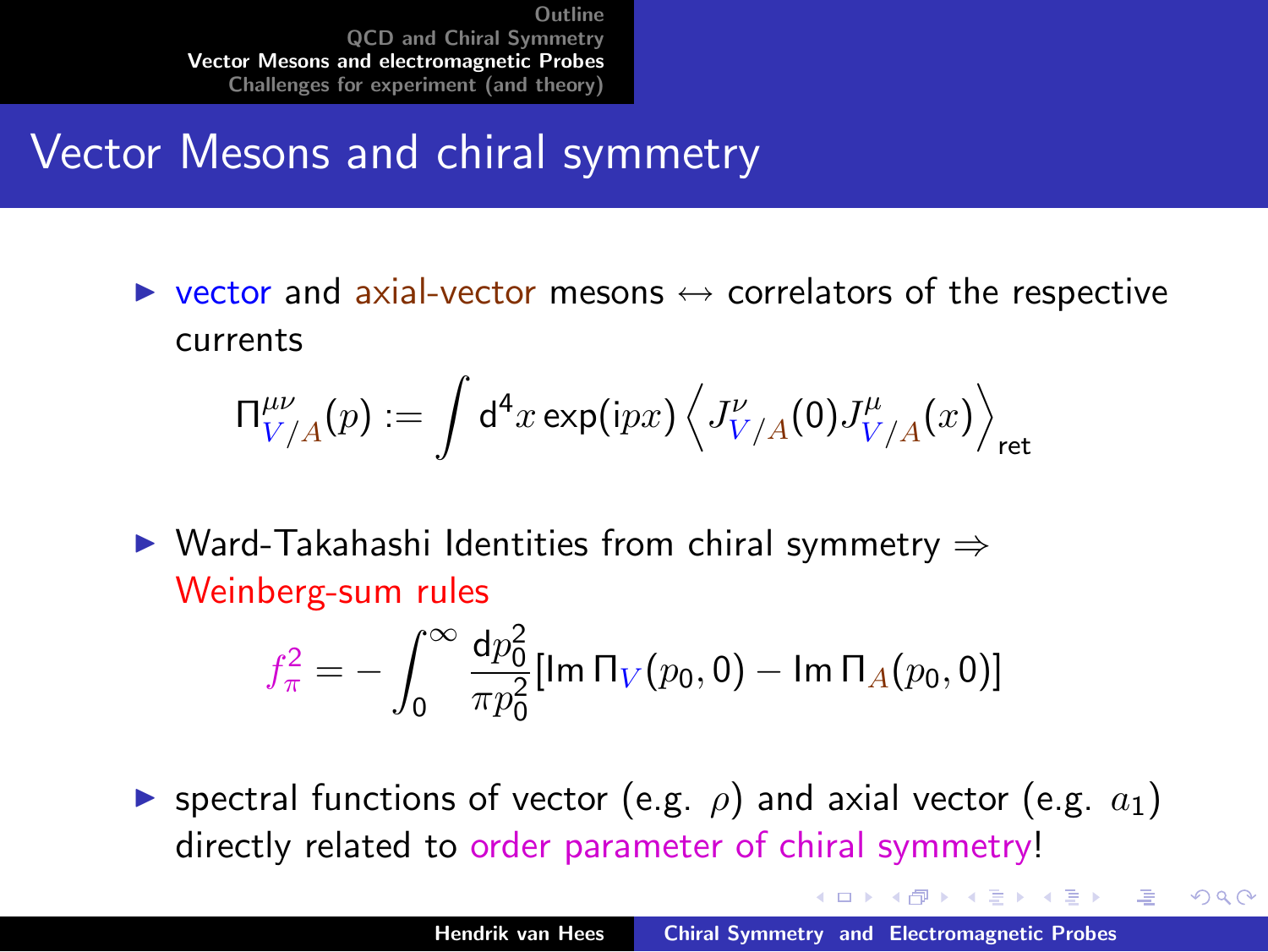#### Vector Mesons and chiral symmetry



 $4.17 \times$ 

 $\leftarrow$   $\leftarrow$   $\leftarrow$  $\rightarrow$   $\pm$  $\sim$ €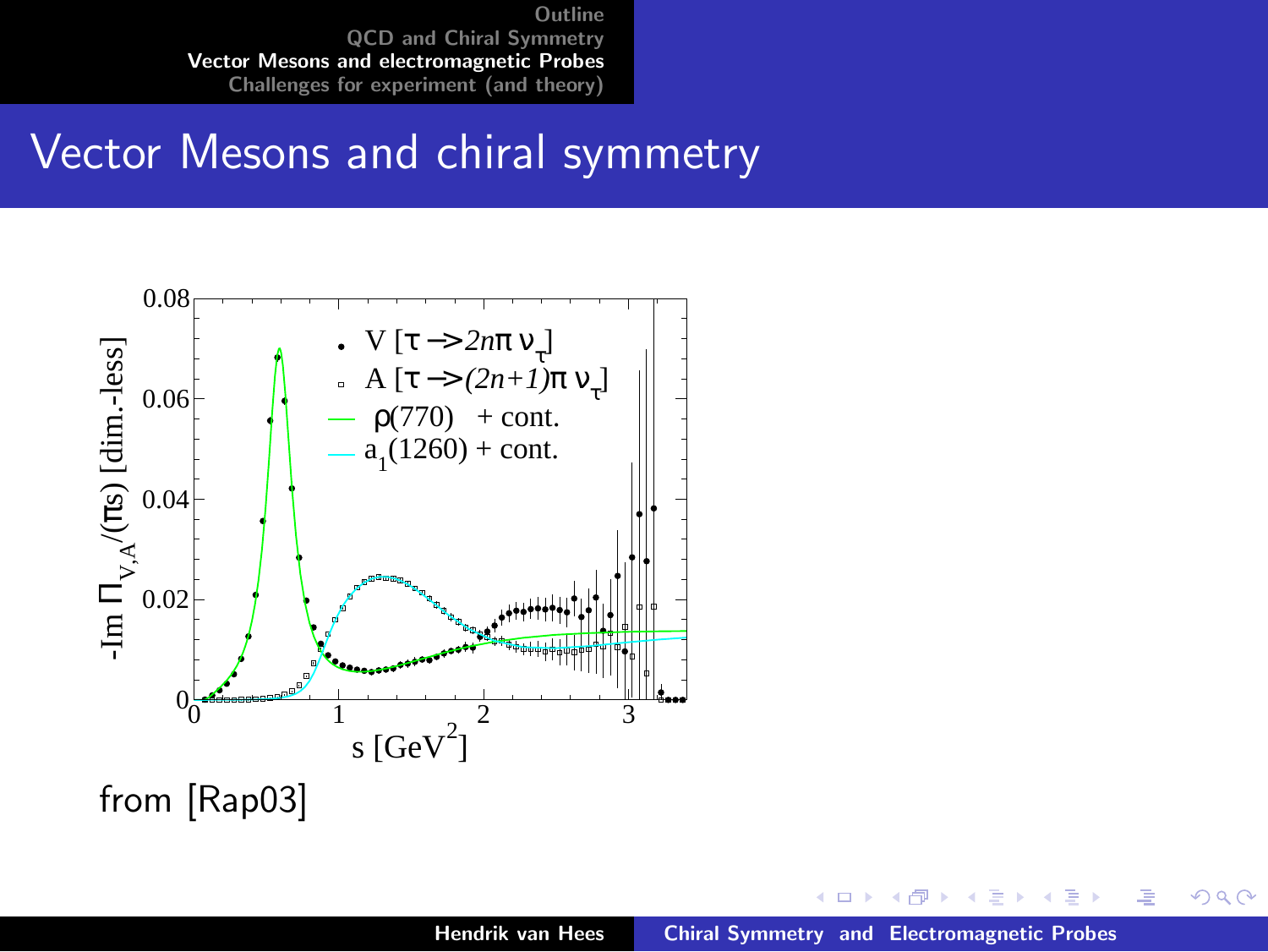#### Vector Mesons and chiral symmetry



 $\leftarrow$   $\Box$ 

 $\rightarrow$   $\oplus$   $\rightarrow$   $\rightarrow$   $\oplus$   $\rightarrow$ 

メミト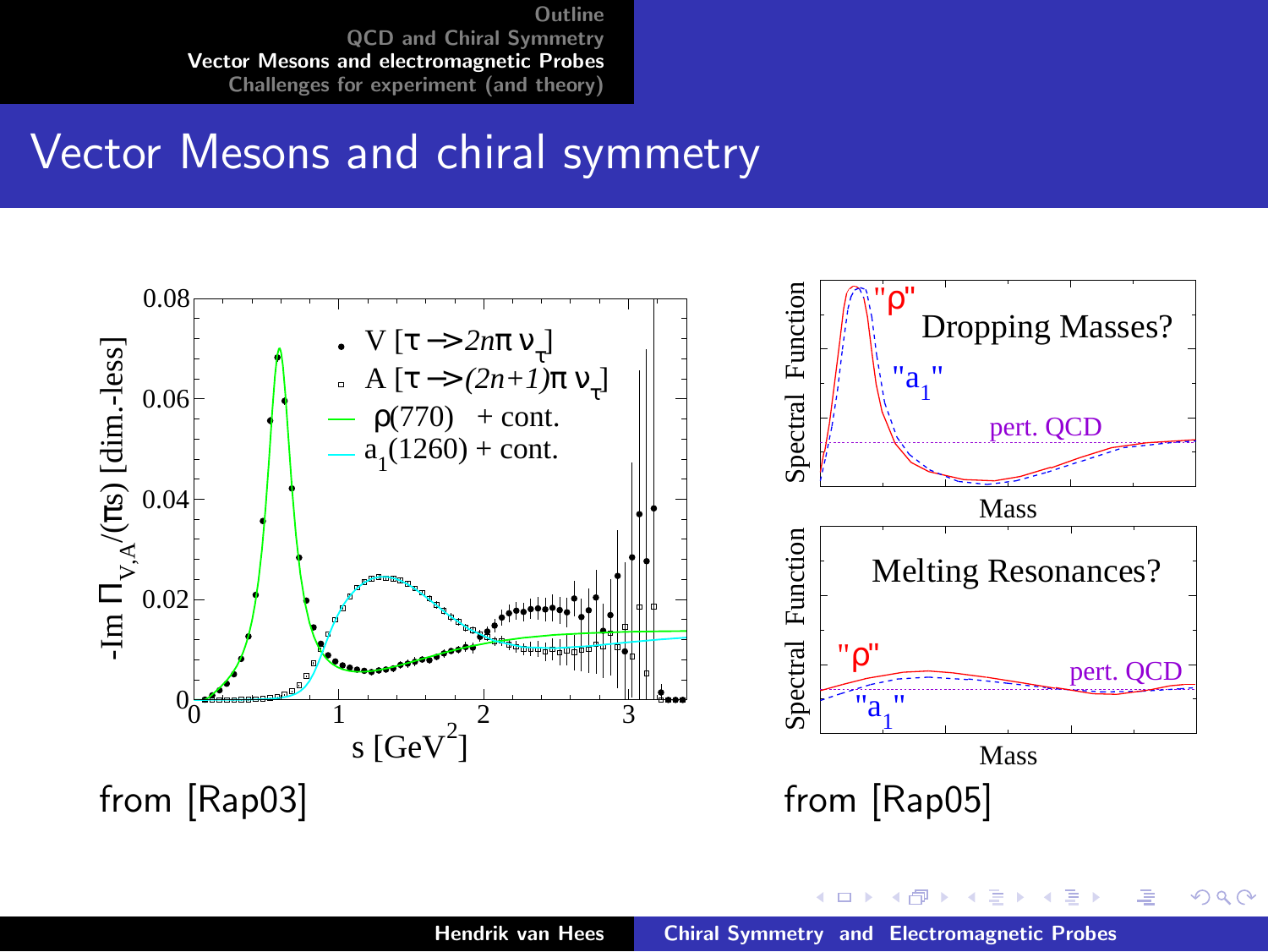#### Models

 $\triangleright$  different models with chiral symmetry: equivalent only on shell ("low-energy theorems")

K ロ ⊁ K 倒 ≯ K ミ ⊁ K ミ ⊁

哇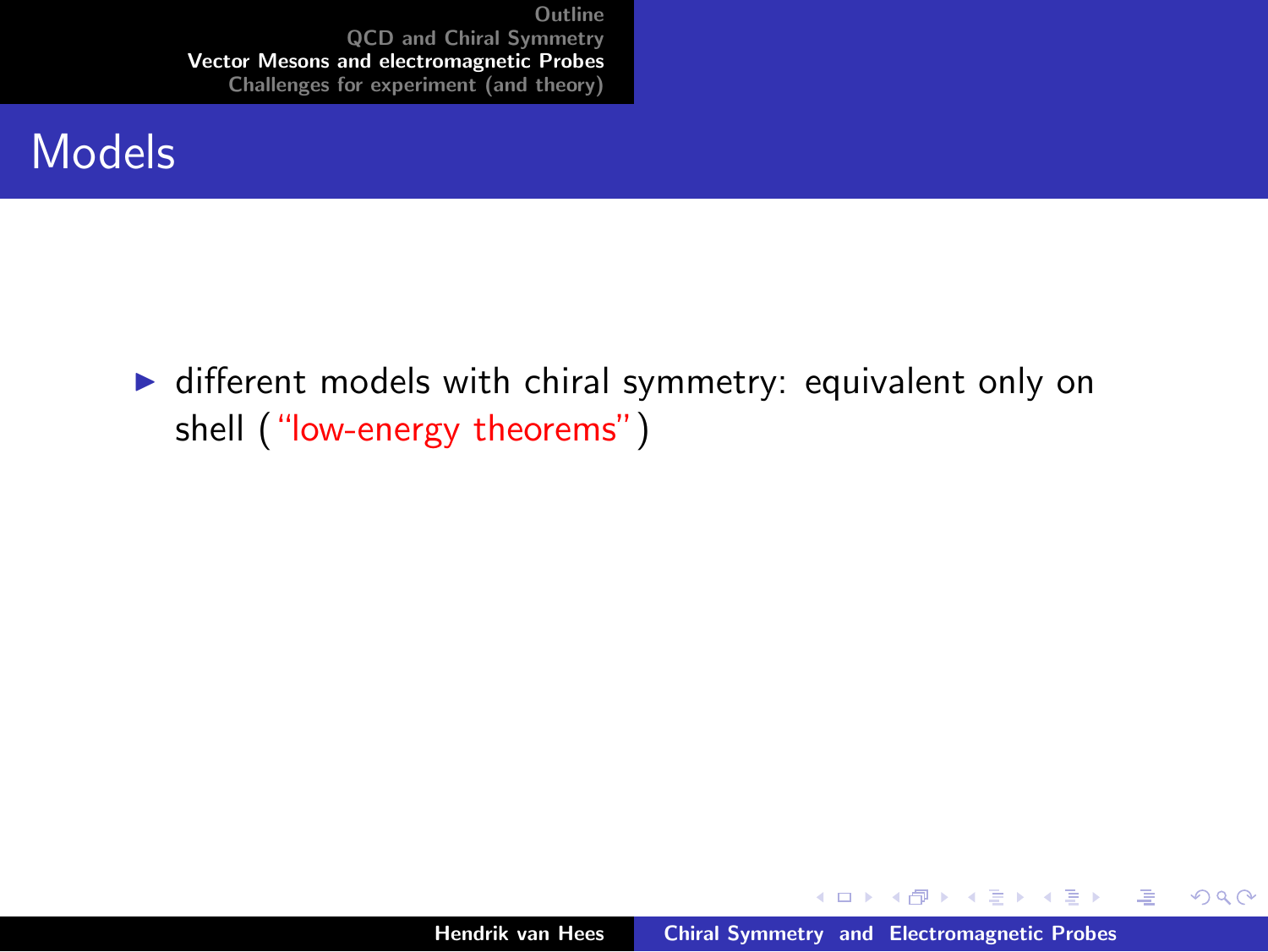#### Models

- $\triangleright$  different models with chiral symmetry: equivalent only on shell ("low-energy theorems")
- $\triangleright$  model-independent conclusions only in low-temperature/density limit (chiral perturbation theory) or from lattice-QCD calculations

メロメ メ倒 メメ ミメ メミメ

哇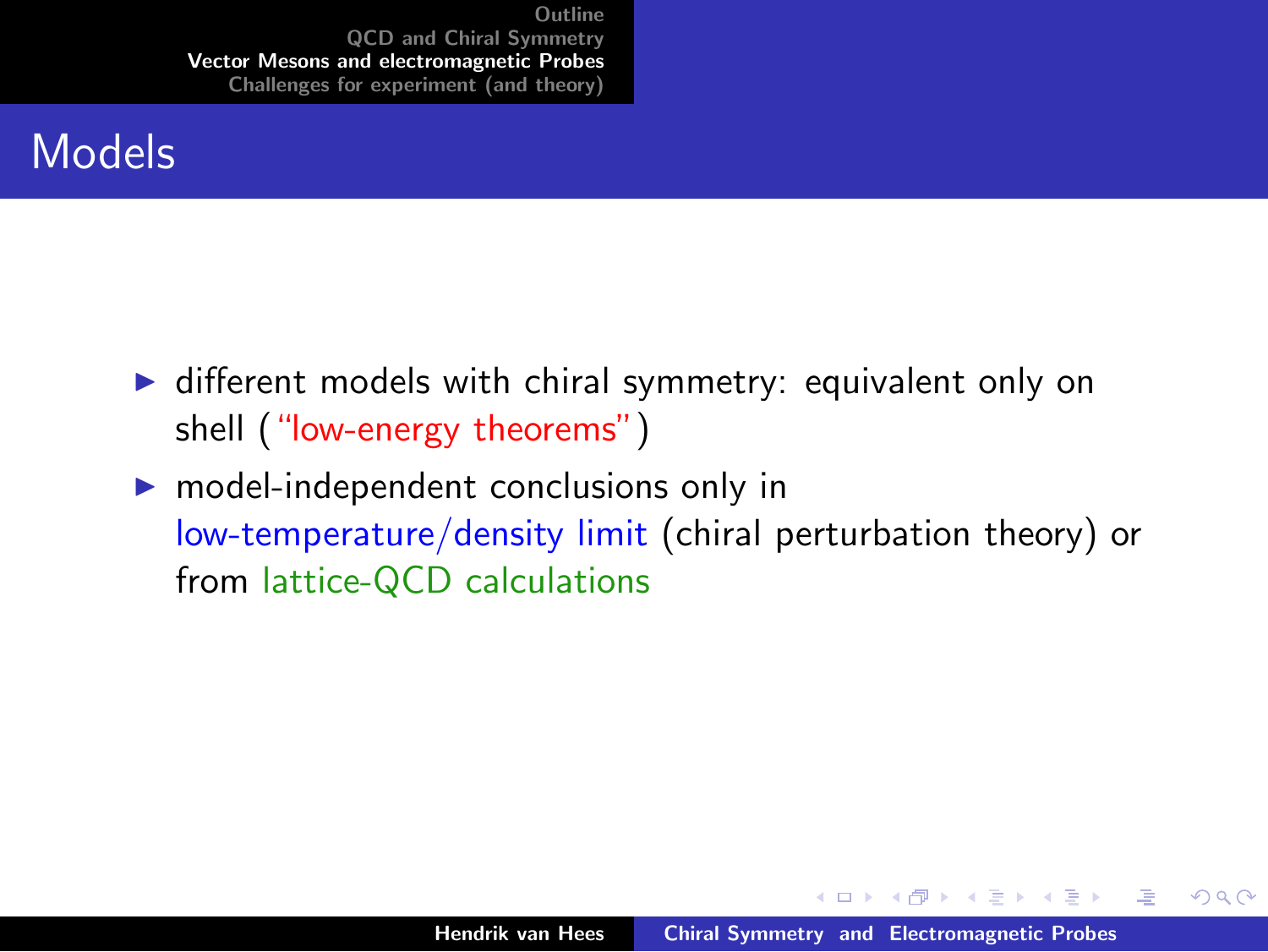#### Models

- $\triangleright$  different models with chiral symmetry: equivalent only on shell ("low-energy theorems")
- $\triangleright$  model-independent conclusions only in low-temperature/density limit (chiral perturbation theory) or from lattice-QCD calculations
- $\triangleright$  use phenomenological hadronic models  $+$  many-body techniques to assess medium modifications of vector mesons

メロメ メ御 メメ きょくきょう

 $\Omega$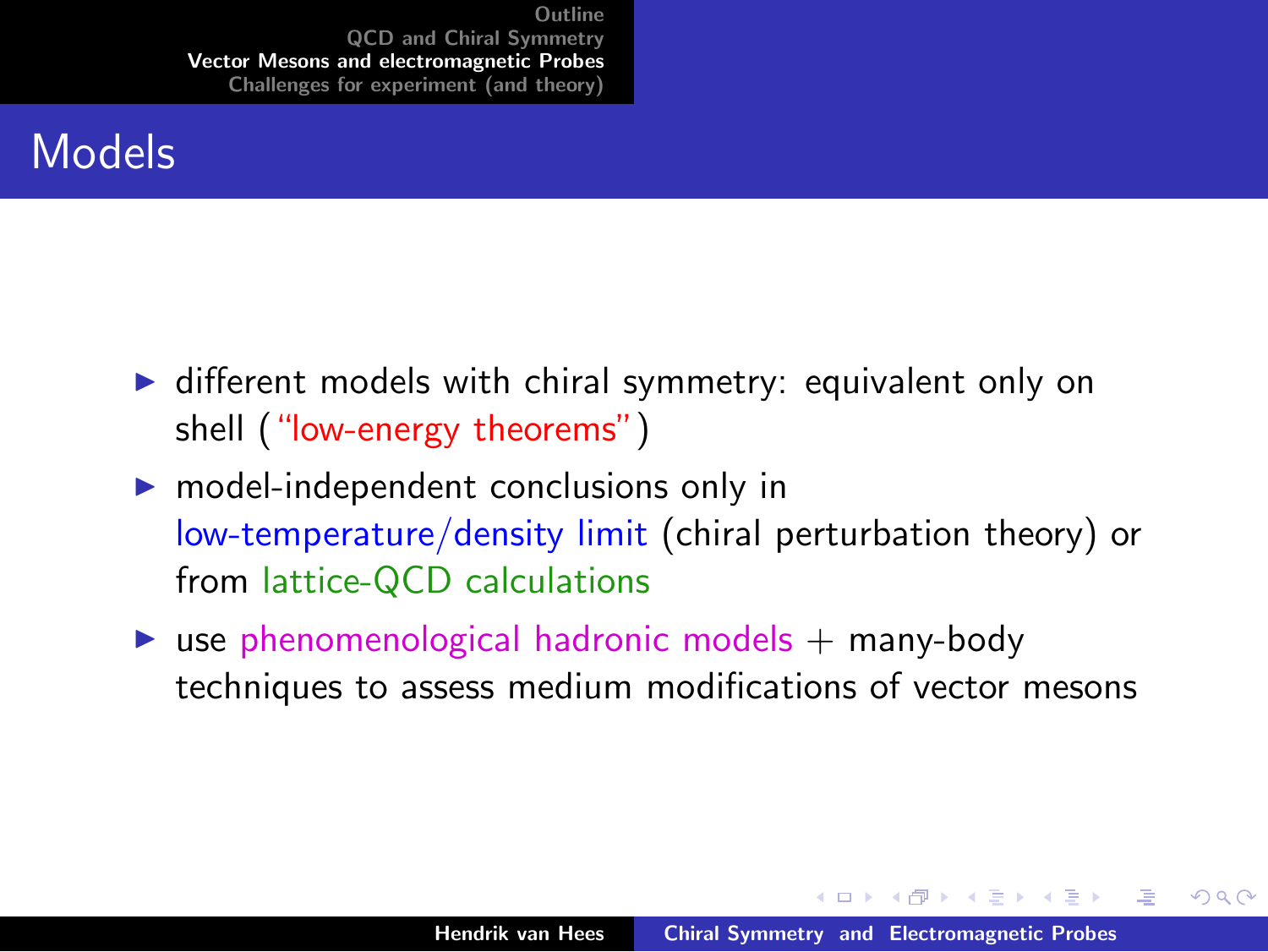#### Models

▶ Phenomenological hadronic models [Chanfray et al, Herrmann et al, Rapp et al, ...] for vector mesons **In** important incredients:  $\pi \pi$  interactions baryonic excitations



 $4.17 \times$ 

 $\mathcal{A}$   $\mathcal{F}$   $\mathcal{F}$   $\mathcal{A}$   $\mathcal{F}$   $\mathcal{F}$ 

三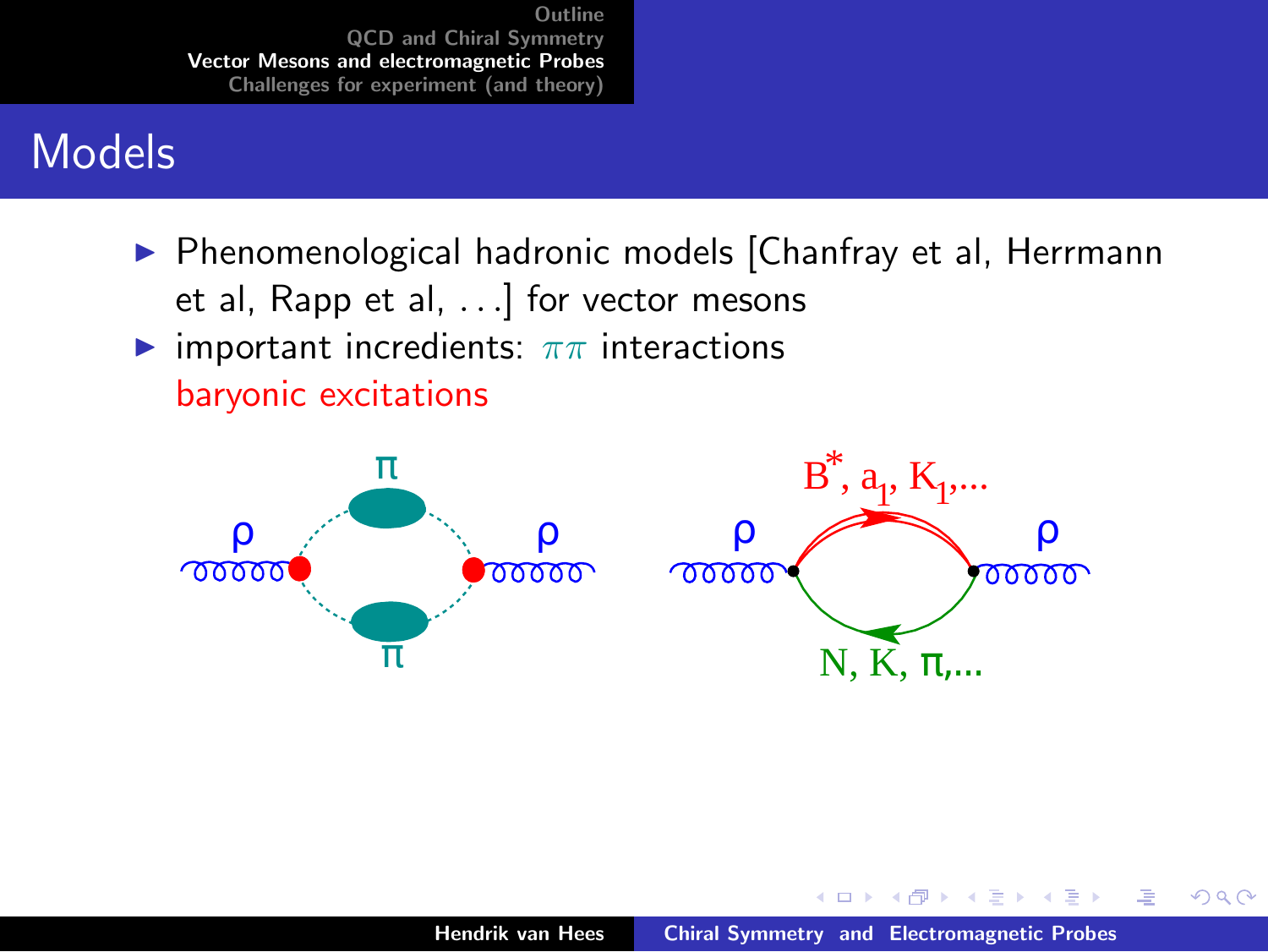## Models

▶ Phenomenological hadronic models [Chanfray et al, Herrmann et al, Rapp et al,  $\dots$ ] for vector mesons **I** important incredients:  $\pi \pi$  interactions

baryonic excitations



- ▶ Baryon (resonances) important, even at RHIC with low net baryon density  $n_B-n_{\bar{D}}$
- reason:  $n_B+n_{\bar{B}}$  relevant (CP invariance of strong interactions)  $4.11 \times 4.60 \times 4.72 \times$

つへへ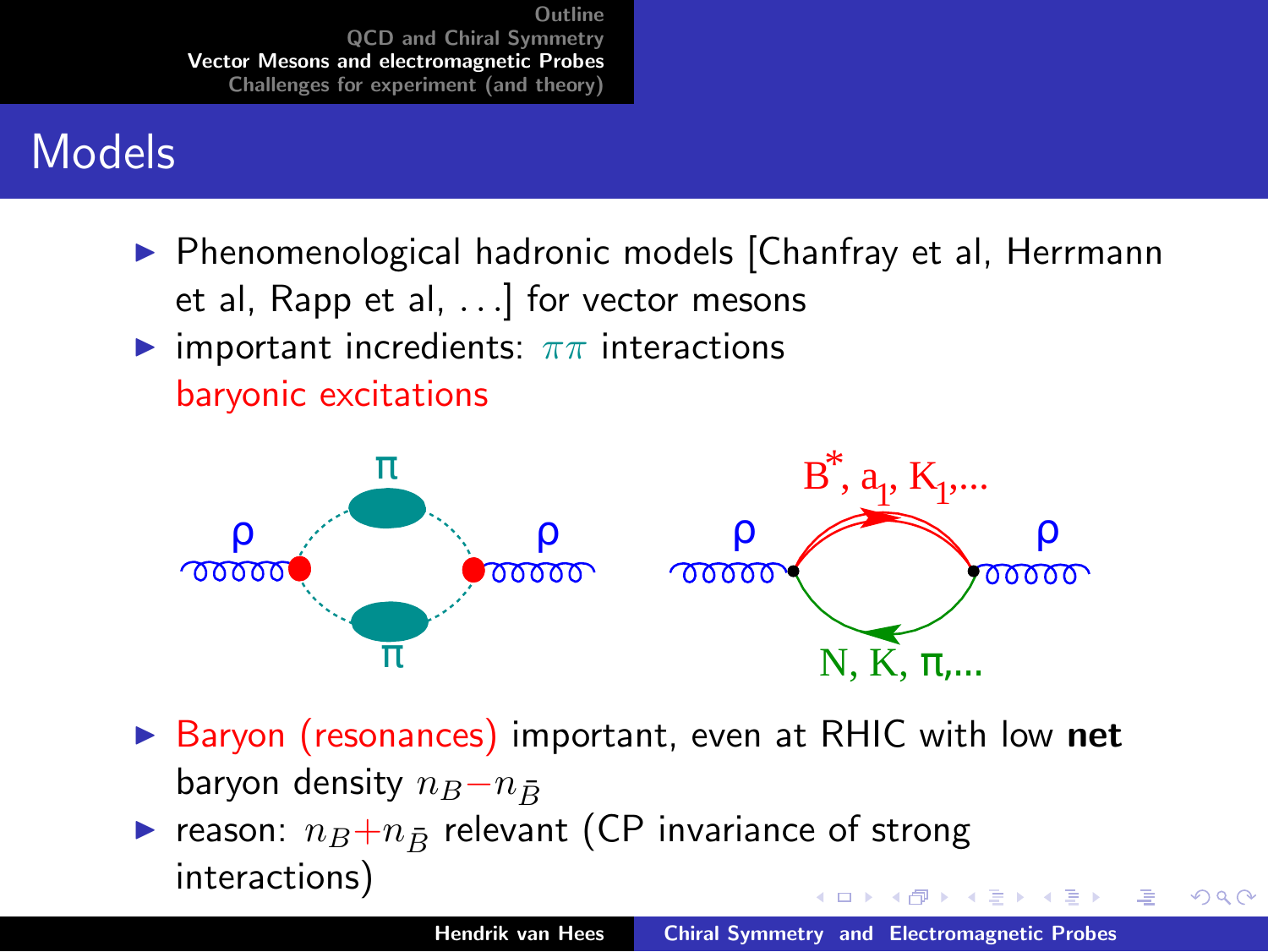#### Dilepton rates at SpS



 $\triangleright$  how to decide about scenario experimentally?

4 0 5

す ランス ミット

唐

メミト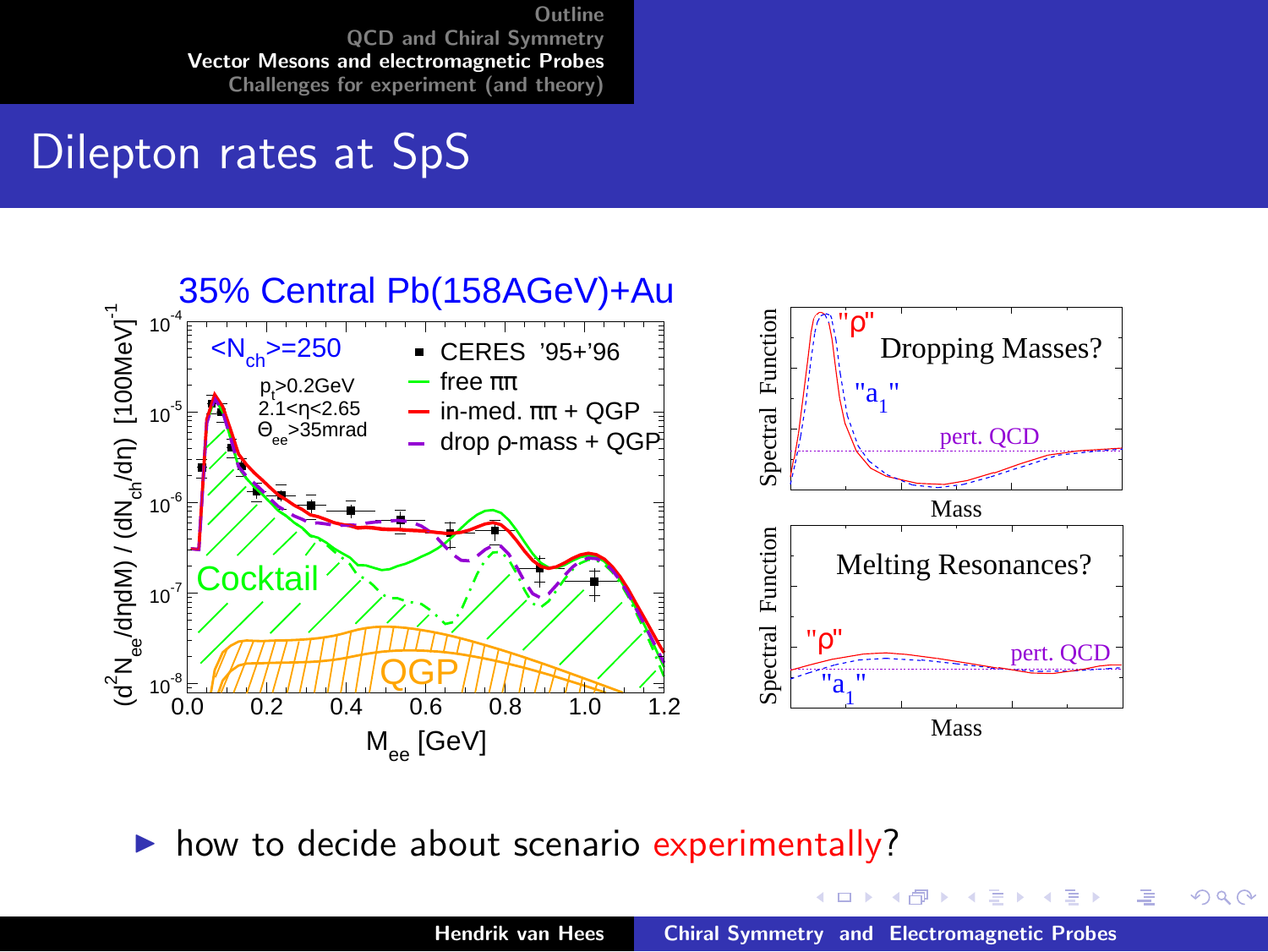#### Dilepton rates/spectra at RHIC



- $\triangleright$  in-medium hadron gas matches with in-medium pQCD
- (similar results also for  $\gamma$  rates)
- " quark-hadron duality"?

 $4.17 \times$ 

 $\mathcal{A}$  and  $\mathcal{A}$  . The set

<span id="page-27-0"></span>重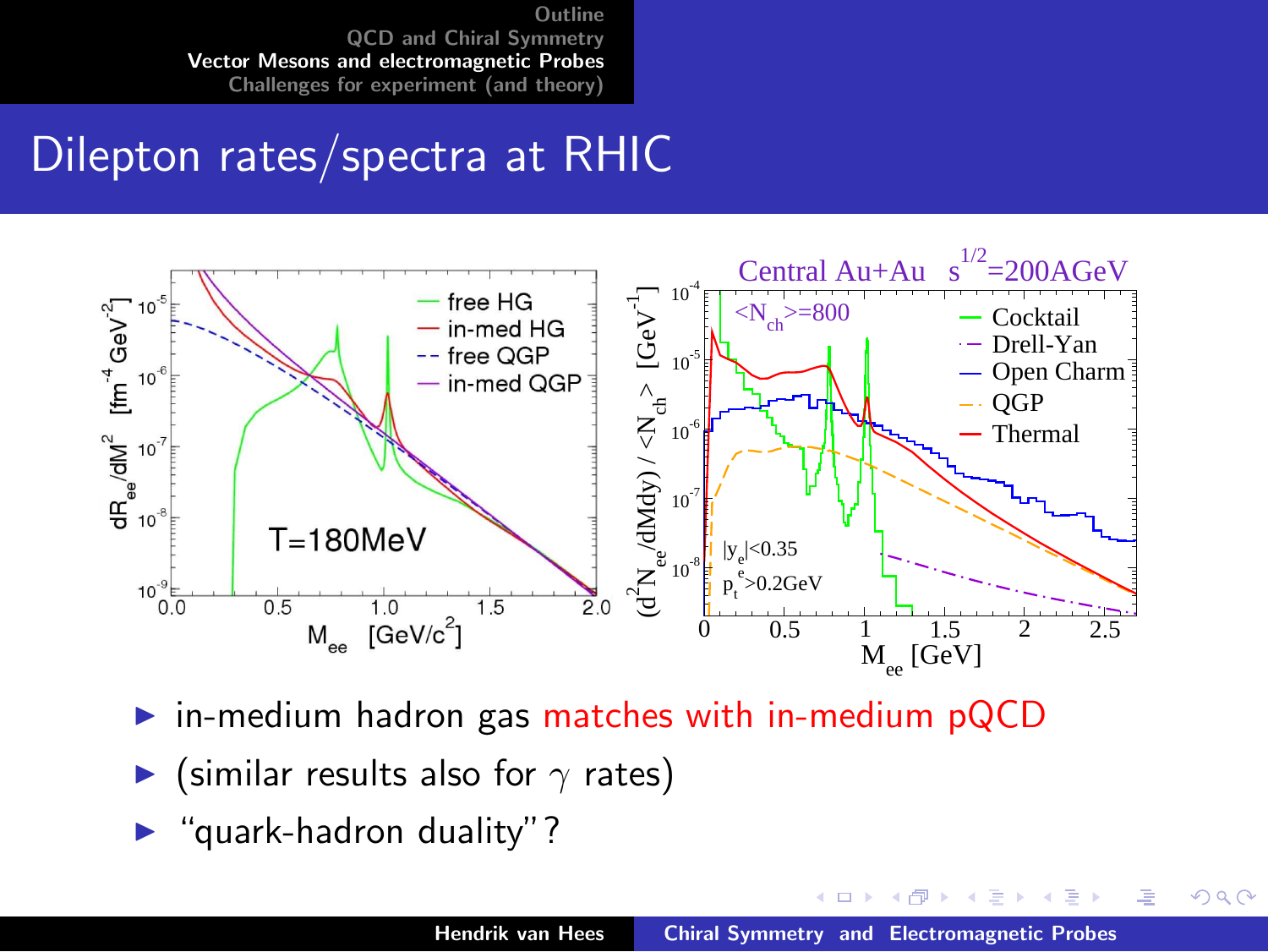## Challenges for Expriment

- $\triangleright$  Direct signature for chiral restoration: spectra for  $\rho$  and  $a_1$  mesons degenerate
- $\blacktriangleright \ \pi^\pm\gamma$  invariant mass spectrum  $\leftrightarrow a_1$  spectral function

|                     | $\mathsf{I}_{X\to\pi\gamma}$ [MeV] |
|---------------------|------------------------------------|
| $a_1$               | 0.64                               |
| $\boldsymbol{\rho}$ | 0.07                               |
| $\iota$             | only $\pi^0 \gamma!$               |
| a <sub>2</sub>      | 0.3                                |
| $\pi(1300)$         | 777                                |

 $4.17 \times$ 

<span id="page-28-0"></span>K 御 ⊁ K 唐 ⊁ K 唐 ⊁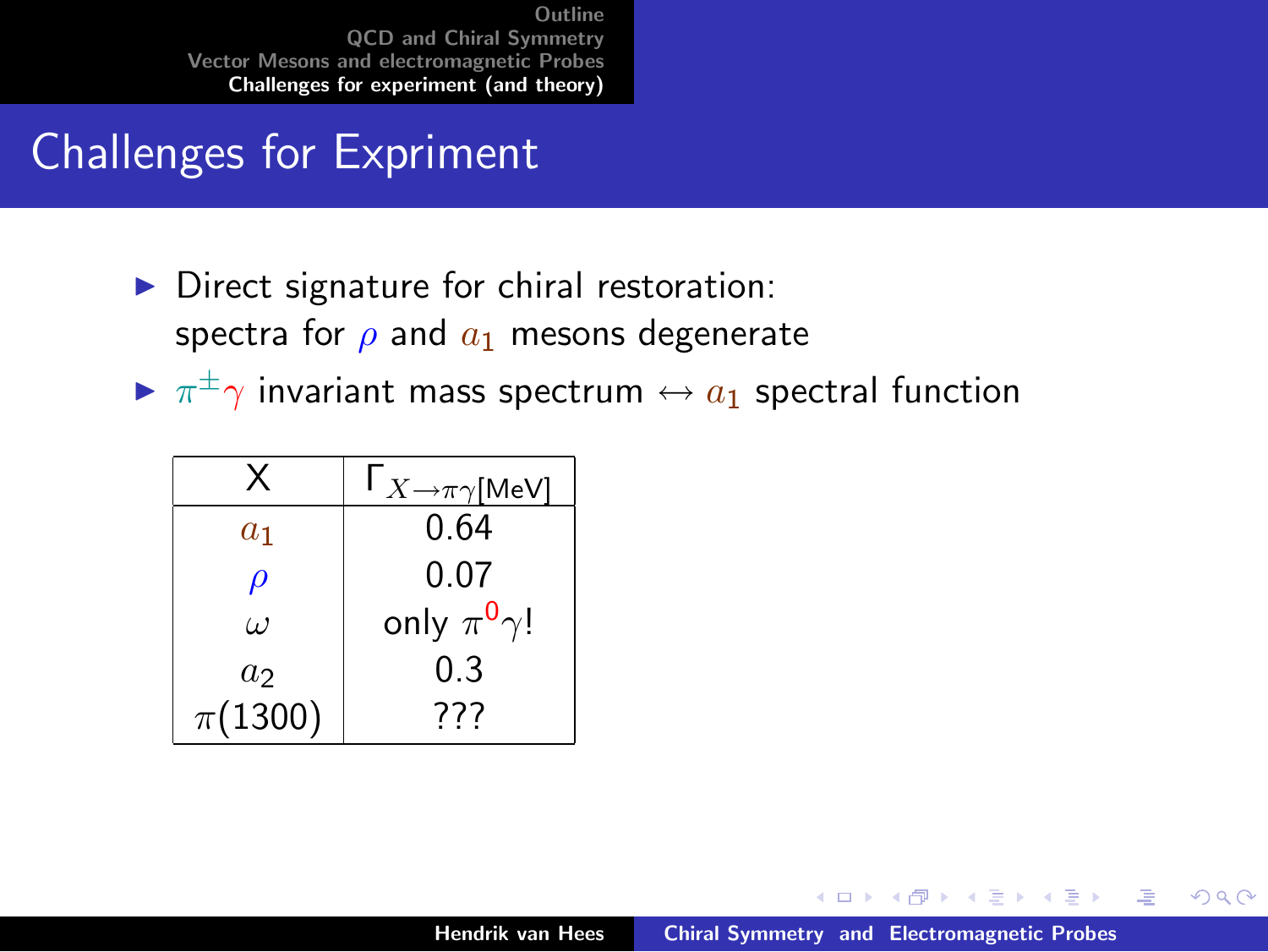## Challenges for Expriment

- Direct signature for chiral restoration: spectra for  $\rho$  and  $a_1$  mesons degenerate
- $\blacktriangleright \ \pi^\pm\gamma$  invariant mass spectrum  $\leftrightarrow a_1$  spectral function

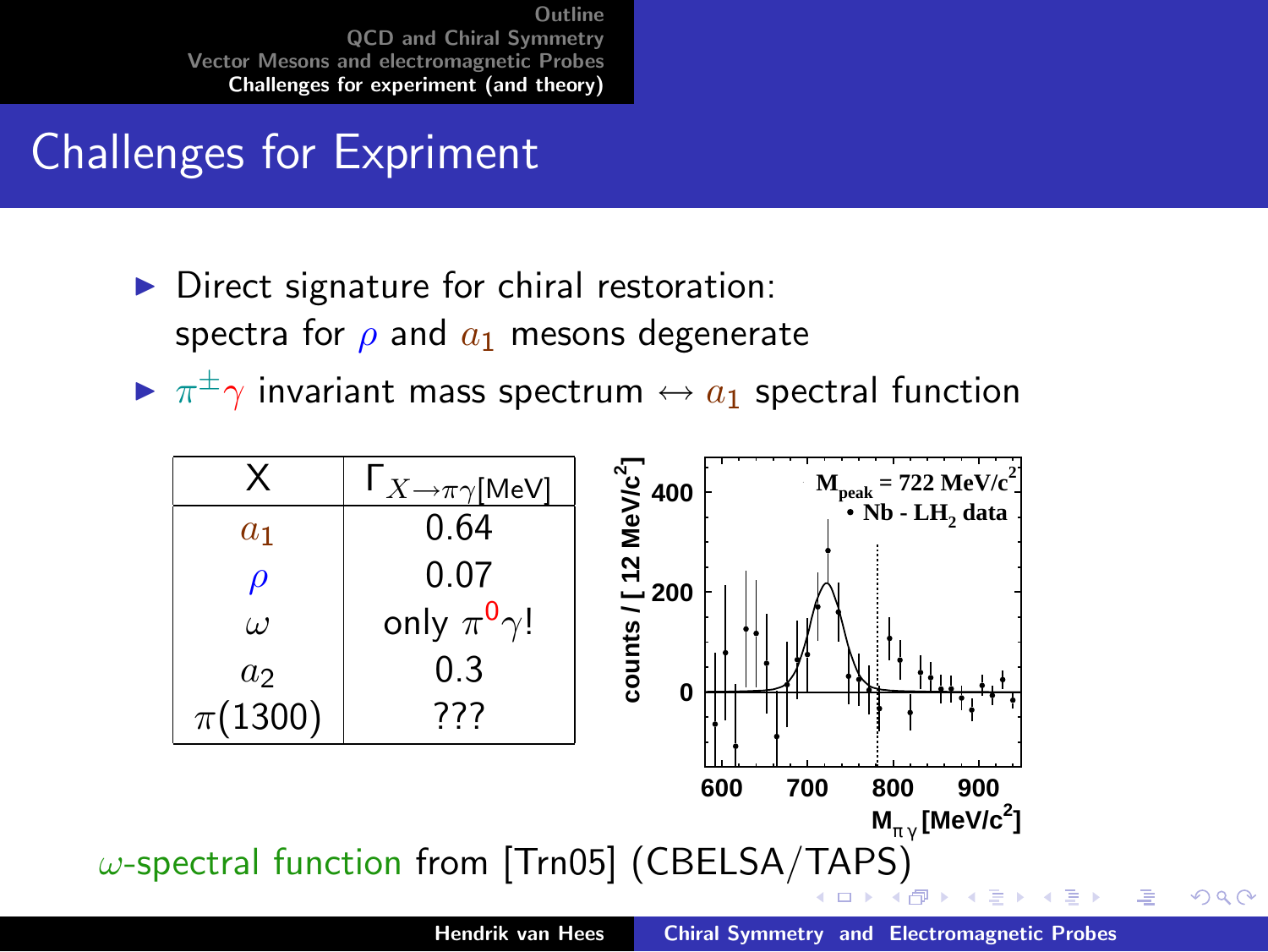## Challenges for Experiment

Photon rate



 $\triangleright \pi\pi \rightarrow \rho \rightarrow \pi\pi\gamma$  not enough to explain enhancement

 $\triangleright$  New development (Liu/Rapp work in progress):

<span id="page-30-0"></span>
$$
\pi K \to K^* \to \pi K \gamma
$$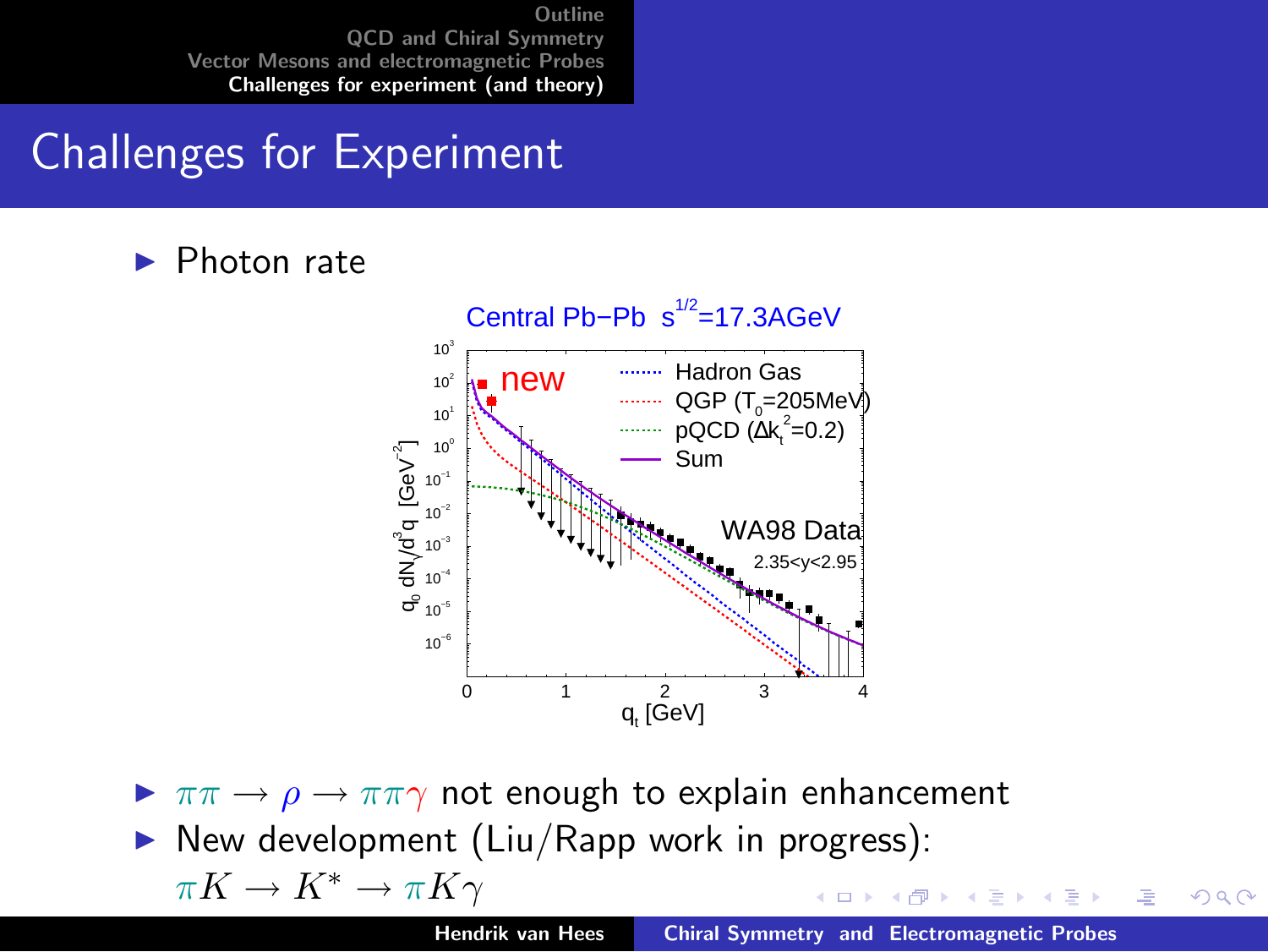## Challenges for Expriment

- $\blacktriangleright$  low-mass  $\gamma\gamma$ -invariant-mass spectrum
- **If** dropping and narrowing of  $\sigma$ (600) for temperatures around  $T_c$

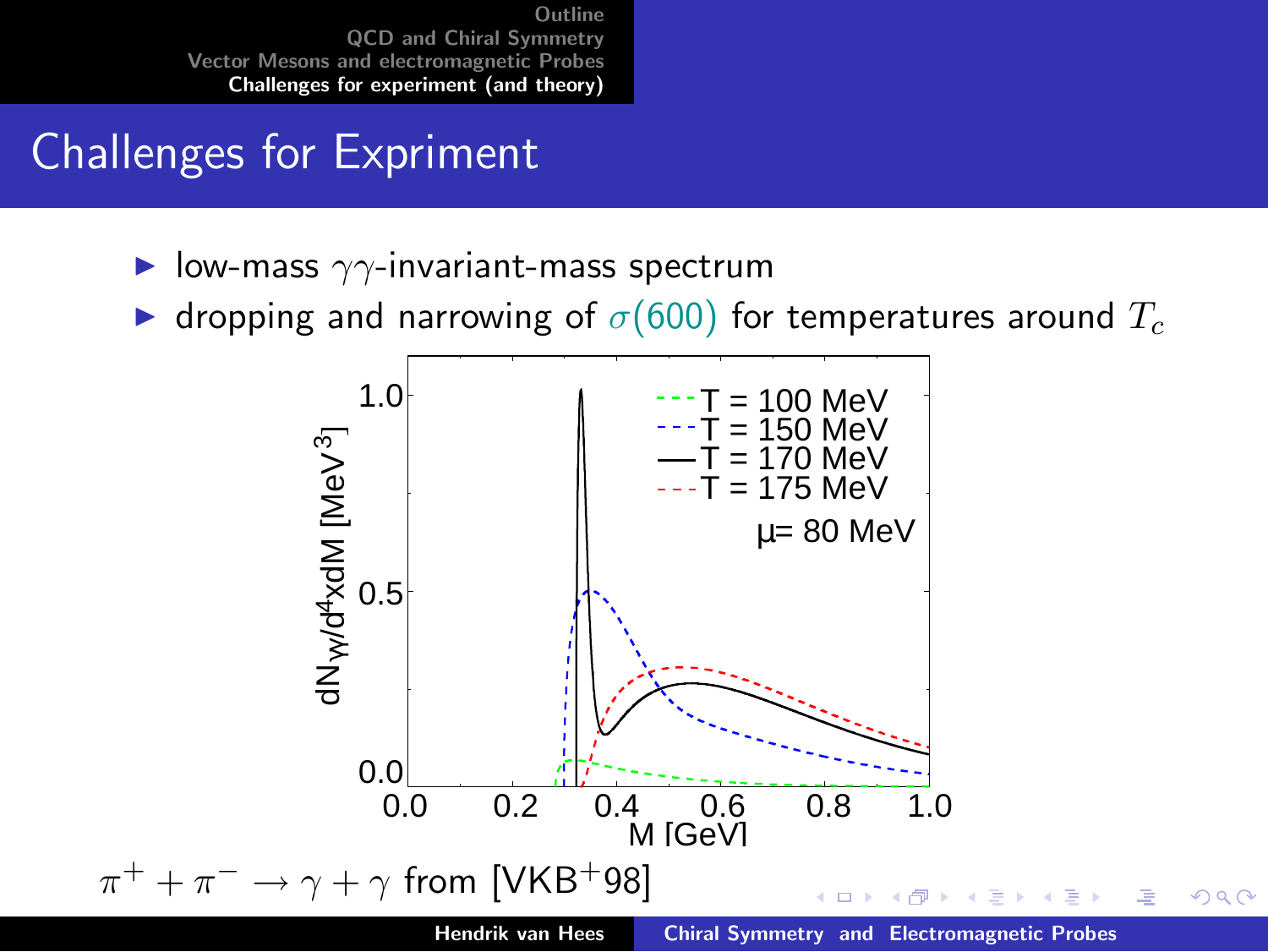## Challenges for Theory

#### $\triangleright$  Need a fully chiral model



How to treat (axial-) vector mesons (gauge model?)

 $\triangleright$  Approximation scheme for both dynamical properties (spectral functions) and thermodynamic bulk properties (phase diagram)?

 $4.17 \times$ 

マーティ ミュマミン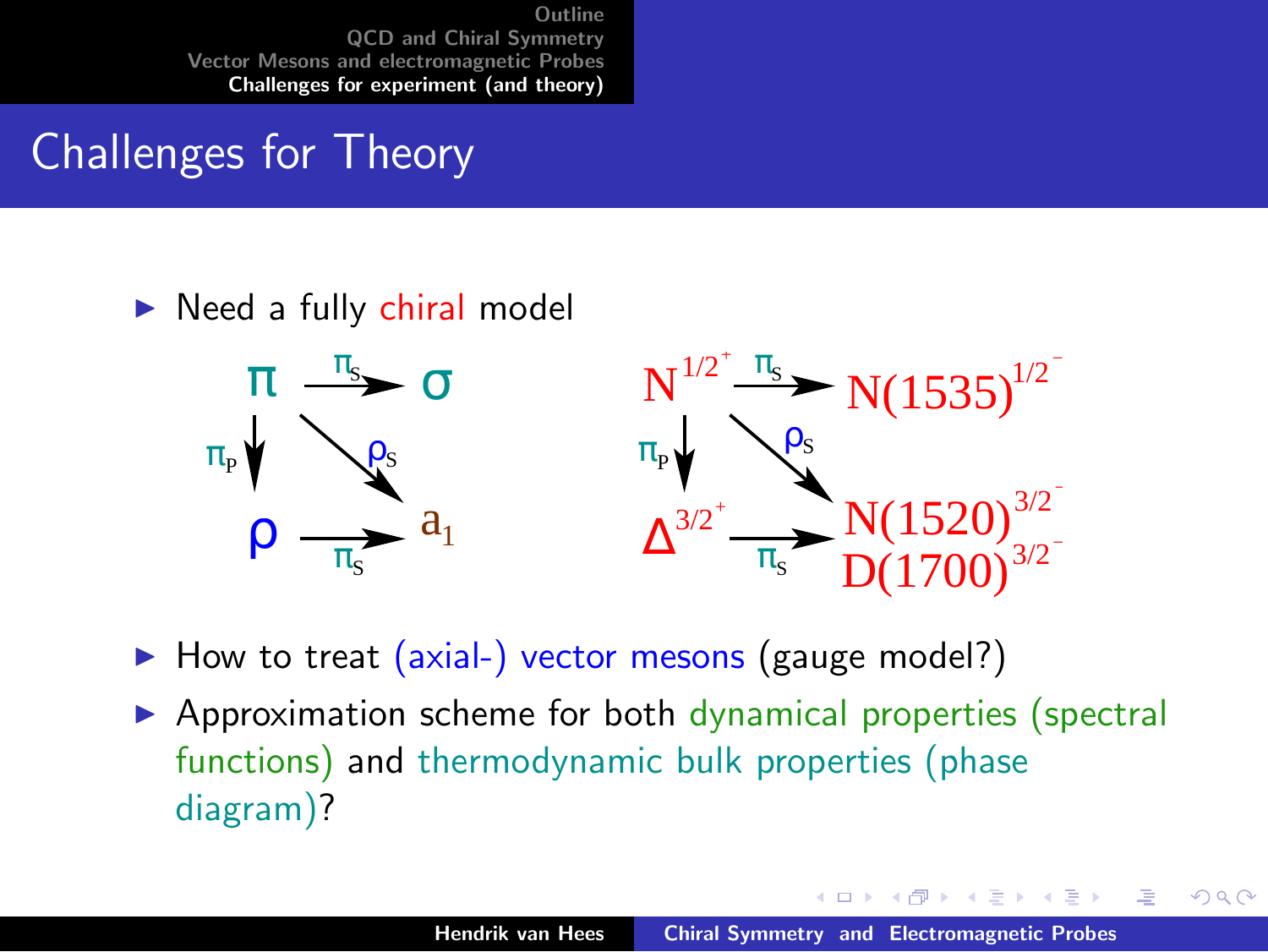## Summary

- $\triangleright$  chiral symmetry: important feature of low-energy sector of **QCD**
- one aspect of  $(s)$ QGP: how is chiral symmetry restored?
- $\triangleright$  electromagnetic probes may provide most direct insight
	- invariant-mass spectra for chiral partners: here  $\rho$  vs.  $a_1$ ("dropping mass" vs. "in-medium broadening"?)
	- $\triangleright$  low-energy photons  $\leftrightarrow$  dileptons (puzzle?)
	- $\triangleright$   $\gamma\gamma$  spectra:  $\sigma$  "softening"?
- $\triangleright$  a lot to do also for theory: consistent chiral scheme for hadrons wanted!

イロメ マ桐 メラミンマチャ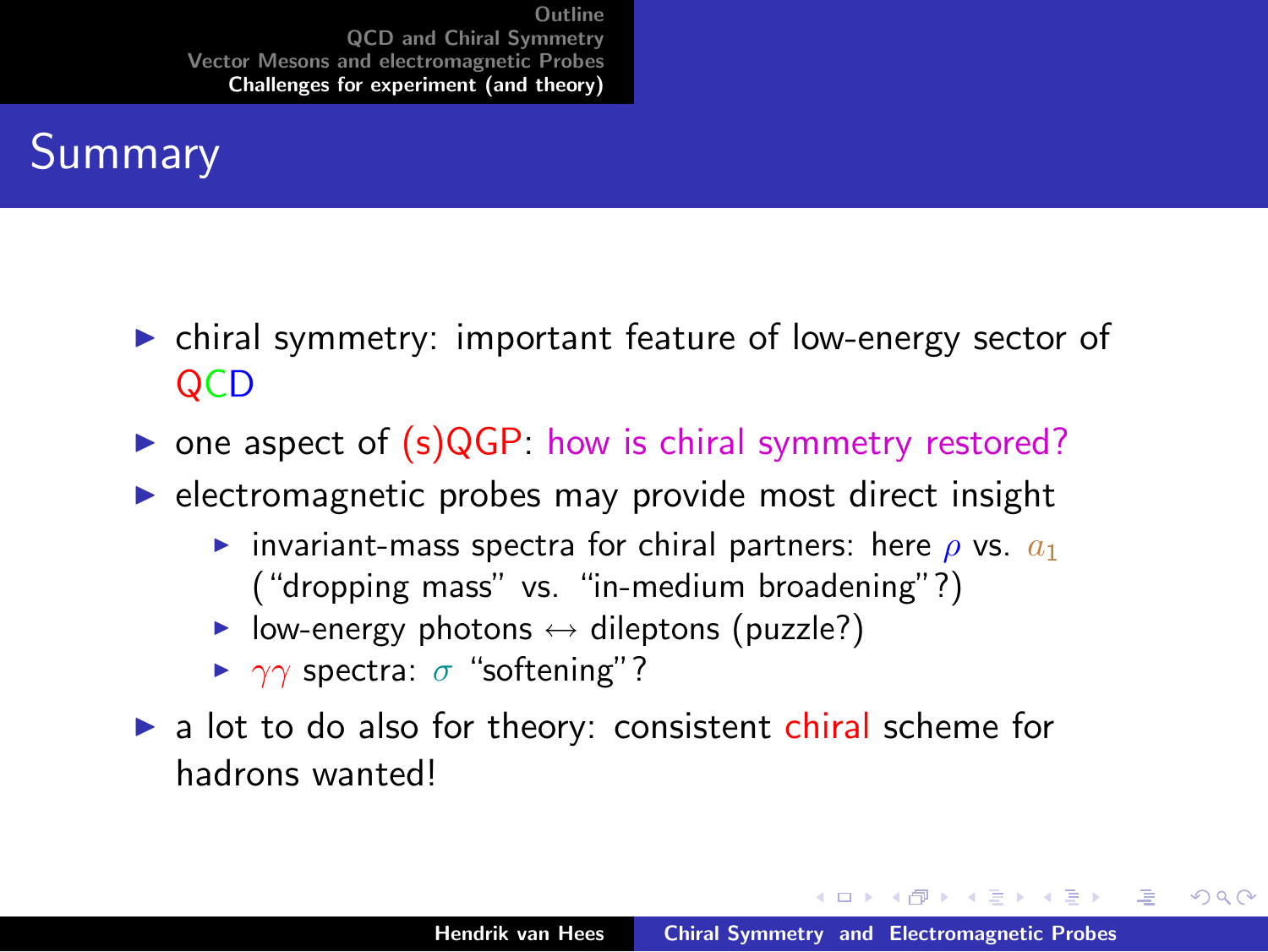## Bibliography I

- <span id="page-34-1"></span>[Rap03] R. Rapp, Dileptons in high-energy heavy-ion collisions, Pramana 60 (2003) 675
- <span id="page-34-2"></span>[Rap05] R. Rapp, The vector probe in heavy-ion reactions, J. Phys. G31 (2005) S217, URL <http://arxiv.org/abs/nucl-th/0409054>
- <span id="page-34-0"></span>[RW00] R. Rapp, J. Wambach, Chiral symmetry restoration and dileptons in relativistic heavy-ion collisions, Adv. Nucl. Phys. 25 (2000) 1, URL <http://arXiv.org/abs/hep-ph/9909229>

メロメ メ御 メメ きょくきょう

つくい